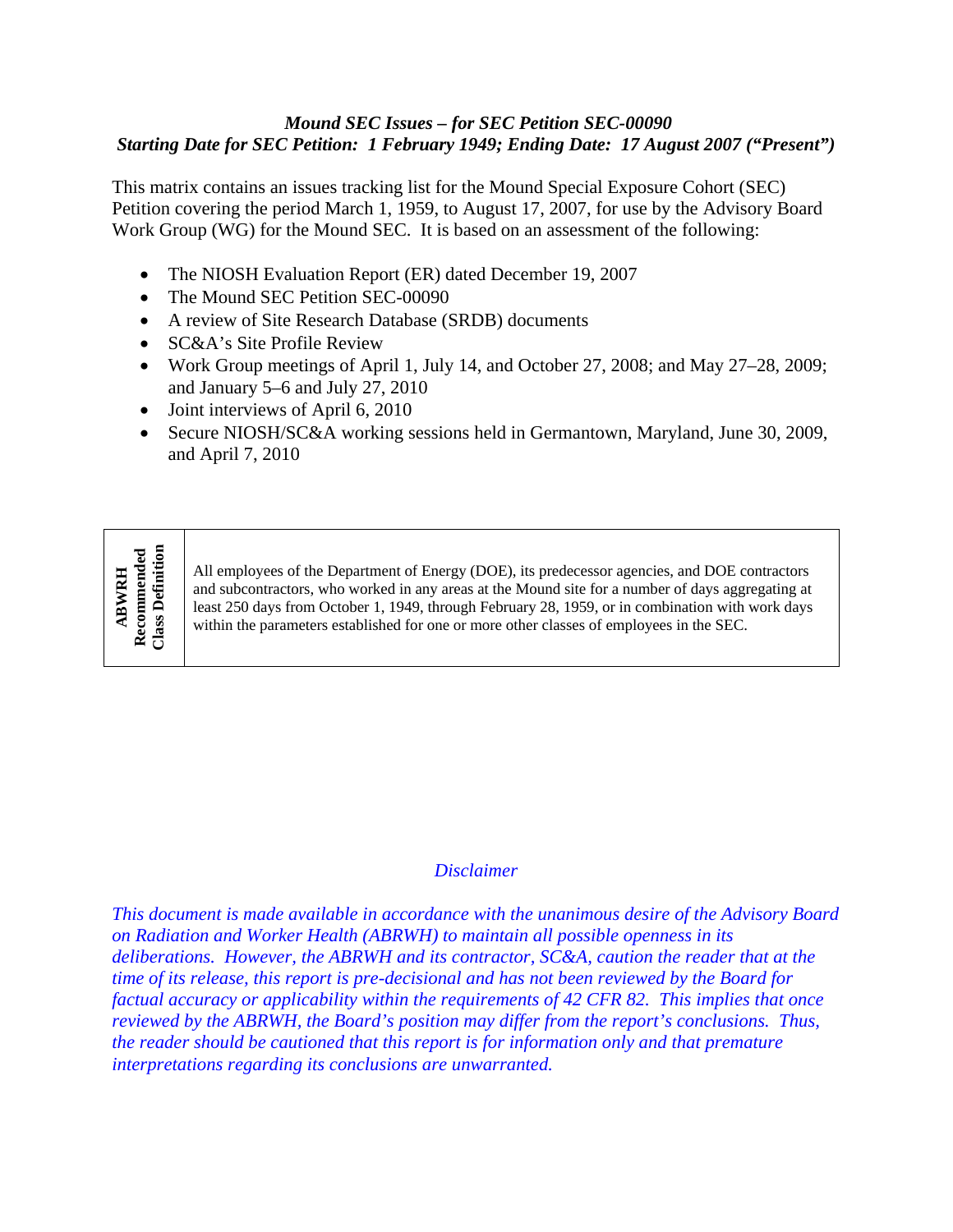| No.                 | <b>Issue</b>                                                                                                                                                               | <b>NIOSH ER position</b><br>(SC&A reading)                                                                                                                                                                                                                                                                                                                                                                                                                                                                                                                                                                                                                                                                                                                                                                                                                 | STATUS (SC&A summary)                                                                                                                                                                                                                                                                                                                                                                                                                                                                                                                                                                                                                                                                                                                                                                                                                                                                                                                                                                                                                                                                                                                                                                                                                                                                                                                                                                                                                                                                                                                                                                                                                                                                                                                                                                                                                            | <b>Work Group</b><br><b>Status</b>                                                                       | <b>Current Action</b><br><b>Assigned to</b> |
|---------------------|----------------------------------------------------------------------------------------------------------------------------------------------------------------------------|------------------------------------------------------------------------------------------------------------------------------------------------------------------------------------------------------------------------------------------------------------------------------------------------------------------------------------------------------------------------------------------------------------------------------------------------------------------------------------------------------------------------------------------------------------------------------------------------------------------------------------------------------------------------------------------------------------------------------------------------------------------------------------------------------------------------------------------------------------|--------------------------------------------------------------------------------------------------------------------------------------------------------------------------------------------------------------------------------------------------------------------------------------------------------------------------------------------------------------------------------------------------------------------------------------------------------------------------------------------------------------------------------------------------------------------------------------------------------------------------------------------------------------------------------------------------------------------------------------------------------------------------------------------------------------------------------------------------------------------------------------------------------------------------------------------------------------------------------------------------------------------------------------------------------------------------------------------------------------------------------------------------------------------------------------------------------------------------------------------------------------------------------------------------------------------------------------------------------------------------------------------------------------------------------------------------------------------------------------------------------------------------------------------------------------------------------------------------------------------------------------------------------------------------------------------------------------------------------------------------------------------------------------------------------------------------------------------------|----------------------------------------------------------------------------------------------------------|---------------------------------------------|
|                     | Exposure to radium,<br>actinium, and thorium<br>starting March 1, 1959.                                                                                                    | 1. Dose reconstruction (DR) not<br>feasible for Ra-Ac-Th from October<br>1, 1949–February 28, 1959;<br>Decontamination and<br>Decommissioning (D&D) of<br>building where operation took place<br>completed in February 1959.<br>Thorium-230 bioassay was available<br>from March 1956 onward. These<br>data, supplemented by air activity<br>measurements and process<br>information, can be used to assign a<br>maximizing or best-estimate dose.<br>Bioassay data for Th-232 is<br>available from August 1955 through<br>November 1959 (small number<br>available from 1951-1954), as well<br>as approximately 170 samples for<br>Th-232 are available in 1960 and<br>1967, and 25 urine samples from the<br>years 1972, 1978, and 1979. These<br>data are used to assign a missed<br>dose, as well as dose from potential<br>uptakes. Bioassay data are | After considerable discussion during the first Work Group (WG) meeting<br>(April 1, 2008) regarding the presence of residual Ac contamination in<br>Cotter Concentrates in the 1960s, it was acknowledged, at least for issue<br>#1, that while there is likely little to be concerned about, there may have<br>been some residual Ac material beyond 1959 that would have been a<br>potential exposure source. For issue #3, SC&A conceded that Am-241<br>seemed to be covered, but that Cm-244 and Np-227 did not have any<br>bioassay data; but again, it is likely these consisted of very small<br>quantities that would have affected few individuals. For issue #4, SC&A<br>noted that in mapping uranium-233 and -234 from the King report to the<br>ER, SC&A found lack of coverage with respect to how DR would be<br>accomplished given paucity of bioassay data. NIOSH agreed that specific<br>data are lacking, but that gross alpha monitoring data could be used to<br>derive exposure to uranium (but not to delineate specific isotopes). The<br>discussion for issue #5 addressed whether monitoring data for Pu-239<br>would envelope trace isotopes such as Pu-240 and 241; however, NIOSH<br>was able to demonstrate that ratios could be used for the other Pu isotopes<br>to enable DR [this issue was closed at a subsequent WG meeting]. SC&A<br>questioned the use of Pu as a marker for estimating exposure to fission and<br>activation products (issue #7); NIOSH responded that a specific analysis<br>approach would be made available. For issue #8, NIOSH acknowledged<br>that a number of radionuclides are cited in the King document for which<br>bioassay data are not available, but that there are a number of issues that<br>need to be addressed before one can conclude that DR is not feasible, e.g., | Issue 5 closed.<br><b>NIOSH</b> response<br>to SC&A June<br>2010 white paper<br>received August<br>2011. | SC&A: SC&A<br>review NIOSH<br>white paper.  |
| 3<br>$\overline{4}$ | Exposure to transuranium<br>radionuclides (Am-241,<br>Cm-244, Am-243,<br>Np-237) other than<br>plutonium<br>Exposure to U-232,<br>U-233, U-234, U-235,<br>U-236, and U-238 | supplemented by process data.<br>3. Limited bioassay data exist for<br>Am-241 and Cm-244. These data<br>are used for missed dose assignment<br>and assessment of positive uptakes<br>where bioassay so indicates. These<br>data may be supplemented with<br>process data to estimate a bounding<br>dose.<br>4. Existing bioassay results are used<br>to assign missed dose, as well as<br>potential dose, from intakes<br>suggested by positive results.<br>Maximum or best-estimate doses can<br>be determined.                                                                                                                                                                                                                                                                                                                                           | quantities involved, dosimetric significance. SC&A notes that this is an<br>issue of historic R&D, not simply of the D&D era. NIOSH concludes that<br>it will need to "get[s] its arms" around what these radionuclides really<br>meant in terms of historic significance at Mound.<br>At the July 14, 2008, WG meeting, NIOSH introduced its "roadmap"<br>approach (detailed matrix chart) for linking the King and Meyer reports to<br>availability of bioassay data and monitoring technology. The chart<br>columns include Mound locations, program/process, time frame,<br>radionuclides, quantity, material characteristics, bioassay method, exposed<br>individuals, and reference. From this mapping, it was apparent to SC&A<br>that gross alpha was the technique of choice in the early years, which,<br>itself, is a broader concern under issue #12 (internal dose data adequacy).<br>It was emphasized that the "roadmap" was a work in progress; a "final"<br>refinement was provided in October 2008, but no further discussion took<br>place at that time.                                                                                                                                                                                                                                                                                                                                                                                                                                                                                                                                                                                                                                                                                                                                                                      |                                                                                                          |                                             |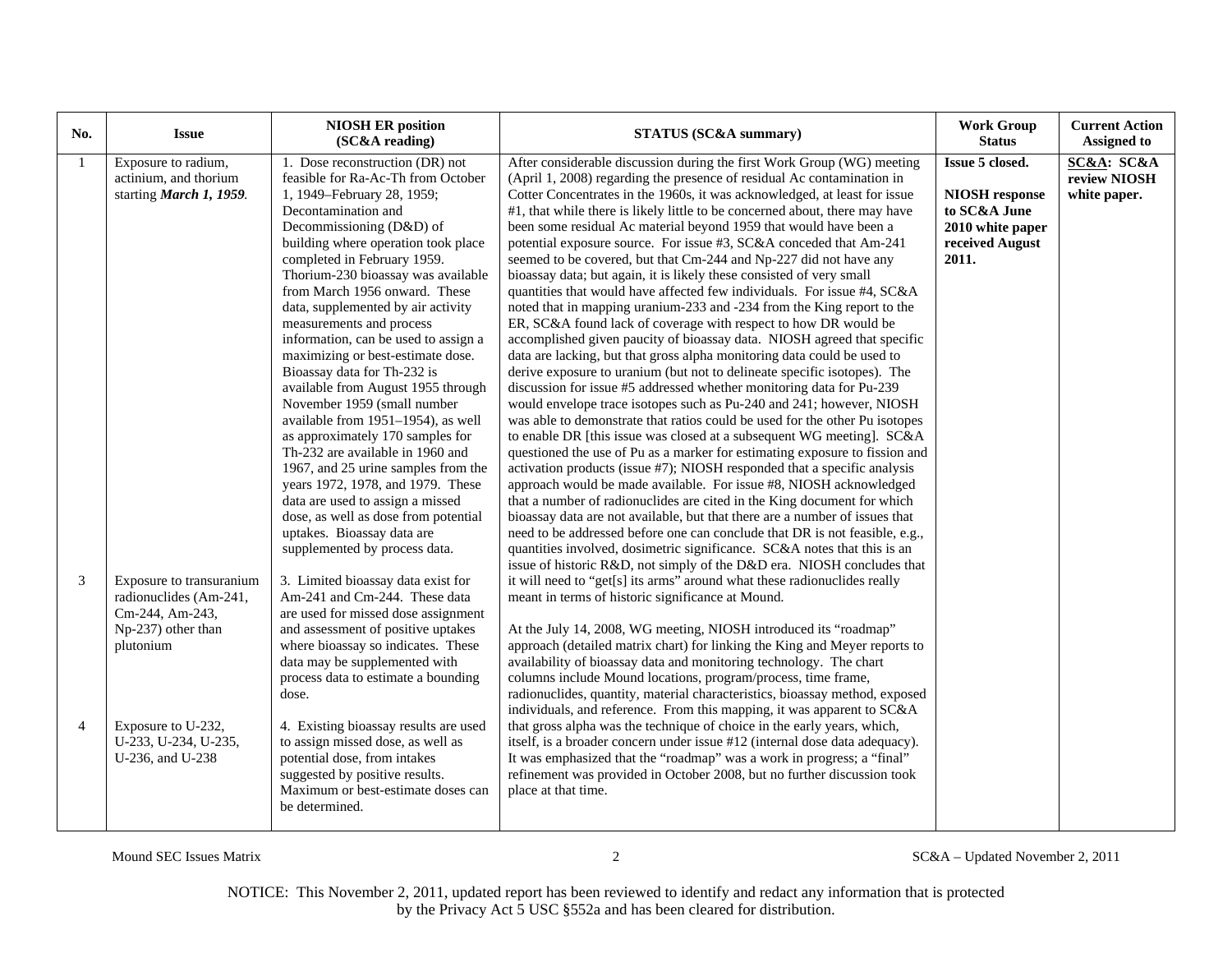| No.            | <b>Issue</b>                              | <b>NIOSH ER position</b><br>(SC&A reading)                              | <b>STATUS (SC&amp;A summary)</b>                                                                                                              | <b>Work Group</b><br><b>Status</b> | <b>Current Action</b><br><b>Assigned to</b> |
|----------------|-------------------------------------------|-------------------------------------------------------------------------|-----------------------------------------------------------------------------------------------------------------------------------------------|------------------------------------|---------------------------------------------|
| 5              | Concentrations of Pu-240,                 | 5. ER indicates that Pu-240, Pu-241,                                    | At the May 2009, WG meeting, a final roadmap compilation was                                                                                  |                                    |                                             |
|                | Pu-241, and Pu-242 in                     | and Pu-242 are not dosimetrically                                       | presented, but lack of time did not permit full discussion by the WG.                                                                         |                                    |                                             |
|                | plutonium product                         | significant and can be discounted.                                      | However, in subsequent discussions between NIOSH and the WG, it was                                                                           |                                    |                                             |
|                |                                           |                                                                         | clarified by NIOSH that it never intended for the roadmap to be a                                                                             |                                    |                                             |
| $\overline{7}$ | Fission and activation                    | 7. Progress reports contain detailed                                    | definitive answer to the issue of where and when an exposure potential                                                                        |                                    |                                             |
|                | products                                  | descriptions of the process, along<br>with chemical composition and     | may have existed for specific radionuclides--- it was merely a<br>representation of what was contained in the King and Meyer reports of       |                                    |                                             |
|                |                                           | radioassay results. Bioassay was                                        | historic Mound source terms.                                                                                                                  |                                    |                                             |
|                |                                           | performed for individuals using                                         |                                                                                                                                               |                                    |                                             |
|                |                                           | plutonium as an indicator element.                                      | At the January 2010 WG meeting, following an extensive discussion                                                                             |                                    |                                             |
|                |                                           | Bioassay results and progress reports                                   | regarding the status of the "roadmap" and radionuclide exposure potential,                                                                    |                                    |                                             |
|                |                                           | can be used to determine a maximum                                      | SC&A agreed to provide examples of situations at Mound where an                                                                               |                                    |                                             |
|                |                                           | dose. In the case of strontium                                          | exposure potential is indicated, even though no corresponding bioassay                                                                        |                                    |                                             |
|                |                                           | separation activities, process                                          | measurement is available. It was also agreed that the WG would address                                                                        |                                    |                                             |
|                |                                           | description data can be used to                                         | Issues 1, 3, 4, 8, 11, 12, and 13, as a single composite SEC issue dealing                                                                    |                                    |                                             |
|                |                                           | reconstruct dose.                                                       | with internal dose reconstructability. SC&A subsequently issued "Mound                                                                        |                                    |                                             |
|                |                                           |                                                                         | Internal Dosimetry Data Adequacy and Completeness" in June 2010.                                                                              |                                    |                                             |
| 8              | Other radionuclides                       | 8. NIOSH states in their ER,                                            | Prior to the issuance of that white paper, a memo was forwarded to the                                                                        |                                    |                                             |
|                | (Pa-231, La-140, Ba-140,                  | Section 7.2.4, that they "both                                          | WG from SC&A outlining its concerns regarding how "exposure                                                                                   |                                    |                                             |
|                | Ca-45, Fe-59, Co-60,                      | demonstrated that employees with<br>the greatest potential for internal | potential" was being defined by NIOSH and requesting that the Advisory<br>Board review its treatment from a policy standpoint. At the Board's |                                    |                                             |
|                | Zn-65, Sc-46, Hg-203,<br>Ag-110m, Bi-210, | intake were monitored, and                                              | request, a discussion of how "exposure potential" is addressed (in the                                                                        |                                    |                                             |
|                | Cs-137, Xe-131, Kr-85,                    | determined that the available                                           | context of Mound, Pantex, and LANL) was held at the ABRWH meeting                                                                             |                                    |                                             |
|                | $I-131$ , etc.)                           | bioassay data can be used to                                            | in Santa Fe on November 17, 2010; NIOSH's presentation acknowledged                                                                           |                                    |                                             |
|                |                                           | reconstruct or bound potential                                          | the need for a "quantitative" basis for determining exposure potential vs.                                                                    |                                    |                                             |
|                |                                           | internal radiation doses for those                                      | subjective programmatic considerations.                                                                                                       |                                    |                                             |
|                |                                           | employees, with the exception of                                        |                                                                                                                                               |                                    |                                             |
|                |                                           | those workers who may have been                                         | At the July 27, 2010, WG meeting, little discussion took place, given the                                                                     |                                    |                                             |
|                |                                           | exposed to Ac-227, Th-230, and                                          | just submitted (June 2010) SC&A white paper. However, the WG Chair                                                                            |                                    |                                             |
|                |                                           | Th-232, uranium, and stable metal                                       | requested that SC&A identify any SEC issues that were not answered                                                                            |                                    |                                             |
|                |                                           | tritides"                                                               | completely by that white paper. The resulting report, "Mound Internal                                                                         |                                    |                                             |
|                |                                           |                                                                         | Data Adequacy and Completeness Issue Status Report," was issued to the                                                                        |                                    |                                             |
|                |                                           | (a) Limited bioassay data exist for                                     | WG and NIOSH in October 2010. The WG also requested a NIOSH                                                                                   |                                    |                                             |
|                |                                           | Pa-231 beginning in 1955, and these<br>data are used for missed dose    | review of SC&A's June 2010 white paper.                                                                                                       |                                    |                                             |
|                |                                           | assignment and assessment of                                            | NIOSH's response, in the form of an August 2011 NIOSH white paper,                                                                            |                                    |                                             |
|                |                                           | positive uptakes. These data may be                                     | addressed 111 specific issues. SC&A is currently reviewing this response.                                                                     |                                    |                                             |
|                |                                           | supplemented with process data to                                       |                                                                                                                                               |                                    |                                             |
|                |                                           | estimate a bounding dose. TBD                                           |                                                                                                                                               |                                    |                                             |
|                |                                           | recommends using an minimum                                             |                                                                                                                                               |                                    |                                             |
|                |                                           | detectable activity (MDA) of                                            |                                                                                                                                               |                                    |                                             |
|                |                                           | 0.3 dpm for all exposures that                                          |                                                                                                                                               |                                    |                                             |

Mound SEC Issues Matrix 3 SC&A – Updated November 2, 2011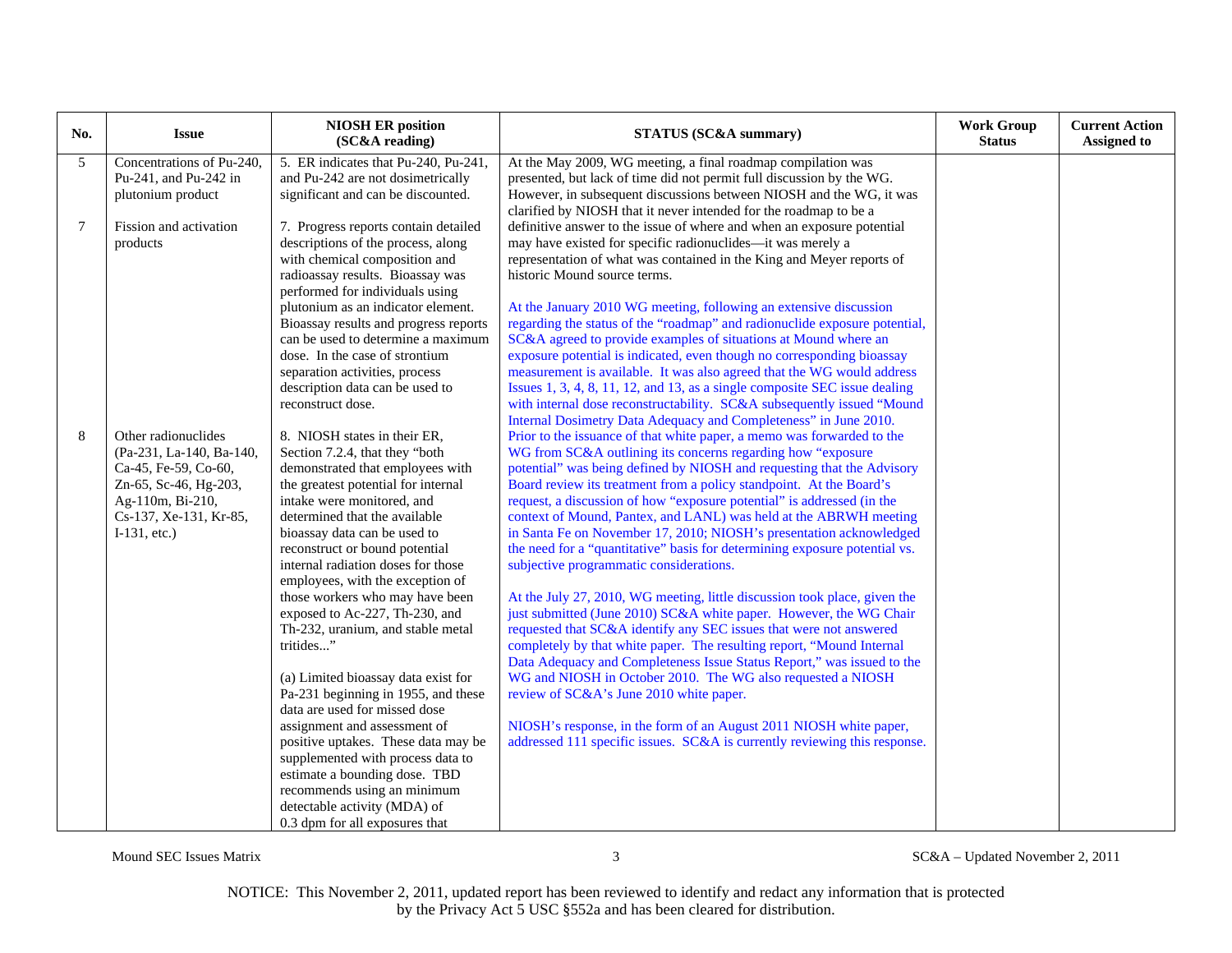| No. | <b>Issue</b>                                                                                 | <b>NIOSH ER position</b><br>(SC&A reading)                                                                                                                                                                                                                                                                                                                                                                                                                                                                                                                                                                                                                                                              | <b>STATUS (SC&amp;A summary)</b>                                                                                                                                                                                                                                                                                                                                                                                                                                                                                                                                                                                                                                                                                                                                                                                                                                                                                                                                                                                                                                                                                                                                                                                                                                                                                                                                                                                                                                                                                                                                                                                                                                                                                                                                                                                                                                                                                                                                                                                                                                 | <b>Work Group</b><br><b>Status</b>                                                                                                                                                                                                                                                                                    | <b>Current Action</b><br><b>Assigned to</b> |
|-----|----------------------------------------------------------------------------------------------|---------------------------------------------------------------------------------------------------------------------------------------------------------------------------------------------------------------------------------------------------------------------------------------------------------------------------------------------------------------------------------------------------------------------------------------------------------------------------------------------------------------------------------------------------------------------------------------------------------------------------------------------------------------------------------------------------------|------------------------------------------------------------------------------------------------------------------------------------------------------------------------------------------------------------------------------------------------------------------------------------------------------------------------------------------------------------------------------------------------------------------------------------------------------------------------------------------------------------------------------------------------------------------------------------------------------------------------------------------------------------------------------------------------------------------------------------------------------------------------------------------------------------------------------------------------------------------------------------------------------------------------------------------------------------------------------------------------------------------------------------------------------------------------------------------------------------------------------------------------------------------------------------------------------------------------------------------------------------------------------------------------------------------------------------------------------------------------------------------------------------------------------------------------------------------------------------------------------------------------------------------------------------------------------------------------------------------------------------------------------------------------------------------------------------------------------------------------------------------------------------------------------------------------------------------------------------------------------------------------------------------------------------------------------------------------------------------------------------------------------------------------------------------|-----------------------------------------------------------------------------------------------------------------------------------------------------------------------------------------------------------------------------------------------------------------------------------------------------------------------|---------------------------------------------|
|     |                                                                                              | occurred from 1954 to August 1955,<br>when bioassay began.<br>(b) Limited numbers of personnel<br>were exposed to exotic<br>radionuclides, and only limited<br>amounts of material were handled.<br>From technical and published<br>reports, process data such as<br>proportions of exotic radionuclides in<br>process material can be determined<br>and a maximum dose estimated.                                                                                                                                                                                                                                                                                                                      |                                                                                                                                                                                                                                                                                                                                                                                                                                                                                                                                                                                                                                                                                                                                                                                                                                                                                                                                                                                                                                                                                                                                                                                                                                                                                                                                                                                                                                                                                                                                                                                                                                                                                                                                                                                                                                                                                                                                                                                                                                                                  |                                                                                                                                                                                                                                                                                                                       |                                             |
| 2   | Indoor Rn-219, Rn-220,<br>and Rn-222 airborne<br>concentrations in SW and<br>other buildings | ER concludes that available radon air<br>concentration data collected from<br>1979–2000 can be used to derive the<br>WLM values, as provided in Table 7-<br>2 of the ER. The WLMs are<br>assumed to be median values of a<br>lognormal distribution with a<br>geometric standard deviation of 3.0.<br>For periods outside of radium and<br>thorium processing, and Pa and Ac<br>separation, for which air<br>concentrations are not available,<br>doses may be estimated based on the<br>measured air concentrations and<br>scaled backed based on available<br>source term data from process<br>information. Missed doses are<br>calculated based on the background<br>concentration of 0.5 pCi/liter. | SC&A questioned whether elevated radon levels were limited to SW<br>process areas, and whether the very limited measurements prior to 1980<br>provided a valid basis to estimate an upper bound dose for radon, given<br>the expected variability due to location, operations, and meteorological<br>conditions. A confounding issue is that Rn-222 was not the sole source of<br>radon exposure (i.e., Rn-220 and Rn-219 were also present in appreciable<br>quantities). In response, NIOSH indicated in WG discussions that it had<br>identified additional radon monitoring data and would provide its analysis<br>when completed. That analysis was provided in a white paper to the WG<br>on March 12, 2009.<br>In this white paper, "Review of Mound Site Radon Doses Prior to 1979," a<br>new methodology is proposed for estimating maximum levels of WLM to<br>the respiratory tract for individuals exposed to radon progeny enhanced<br>above background levels in R and SW Buildings at Mound during the<br>period 1949-1979 (encompassing the already approved SEC period of<br>1949-1959). The new methodology would substitute for that of the<br>current site profile, with a new table (Table 7) of WLM dose values by<br>year for R and SW Buildings. Doses from Rn-220 and Rn-219 are<br>assigned using the WLM-to-dose conversion factors in OCAS-TIB-0011.<br>Key assumptions for this new approach include: (1) Radon doses from<br>early (1954–1955) Old Cave measurements involving the "poorly-<br>contained radium-actinium process" are assumed to bound any later radon<br>to which workers were potentially exposed (i.e., end of cave operations to<br>initial air concentration measurement). Highest average radon progeny<br>dose values for three radium-actinium buildings used. (2) Sampling of<br>tunnel gases conducted on October 12, 1979 in SW-19 is basis for<br>assumed relative concentrations of three radon isotopes (Rn-222, -220,<br>-219) of interest in SW Building (3) All individuals routinely assigned to | <b>Original SEC</b><br>class approved<br>by Board at its<br><b>May 2010</b><br>meeting. WG to<br>review additional<br><b>NIOSH</b> research<br>conducted to<br>clarify the class<br>definition, as<br>provided in<br>"NIOSH<br><b>Evaluation of</b><br>Radon Issues at<br>the Mound<br>Laboratory"<br>(October 2011). | N/A                                         |

Mound SEC Issues Matrix 4 SC&A – Updated November 2, 2011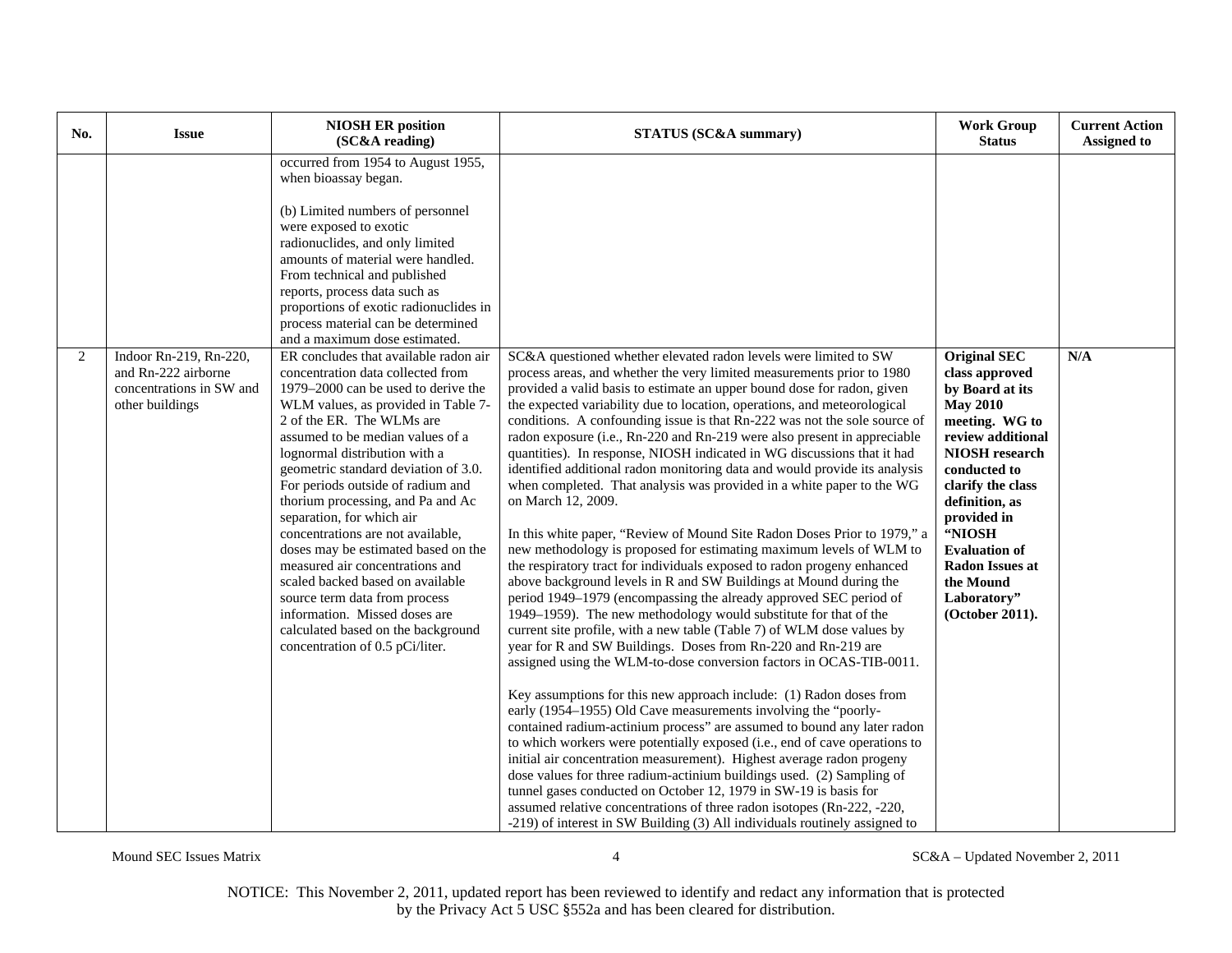| No. | <b>Issue</b>                                                                           | <b>NIOSH ER position</b><br>(SC&A reading)                                                                                                                                                                                                                                                                                                                                                                                                                                                                                                          | STATUS (SC&A summary)                                                                                                                                                                                                                                                                                                                                                                                                                                                                                                                                                                                                                                                                                                                                                                                                                                                                                                                                                                                                                                                                                                                                                                                                                                                                                                                                                                                                                                                                                                                                                                                                                                                                                                                                                                                                                                                                                                                                                                                                                                                                                                                                                                                                                                                                                                                                                                                                                                                                                                                                                                                                                                                                                                                                                                                                                                                                                                                                 | <b>Work Group</b><br><b>Status</b>                                                                       | <b>Current Action</b><br><b>Assigned to</b>                                   |
|-----|----------------------------------------------------------------------------------------|-----------------------------------------------------------------------------------------------------------------------------------------------------------------------------------------------------------------------------------------------------------------------------------------------------------------------------------------------------------------------------------------------------------------------------------------------------------------------------------------------------------------------------------------------------|-------------------------------------------------------------------------------------------------------------------------------------------------------------------------------------------------------------------------------------------------------------------------------------------------------------------------------------------------------------------------------------------------------------------------------------------------------------------------------------------------------------------------------------------------------------------------------------------------------------------------------------------------------------------------------------------------------------------------------------------------------------------------------------------------------------------------------------------------------------------------------------------------------------------------------------------------------------------------------------------------------------------------------------------------------------------------------------------------------------------------------------------------------------------------------------------------------------------------------------------------------------------------------------------------------------------------------------------------------------------------------------------------------------------------------------------------------------------------------------------------------------------------------------------------------------------------------------------------------------------------------------------------------------------------------------------------------------------------------------------------------------------------------------------------------------------------------------------------------------------------------------------------------------------------------------------------------------------------------------------------------------------------------------------------------------------------------------------------------------------------------------------------------------------------------------------------------------------------------------------------------------------------------------------------------------------------------------------------------------------------------------------------------------------------------------------------------------------------------------------------------------------------------------------------------------------------------------------------------------------------------------------------------------------------------------------------------------------------------------------------------------------------------------------------------------------------------------------------------------------------------------------------------------------------------------------------------|----------------------------------------------------------------------------------------------------------|-------------------------------------------------------------------------------|
| 6   | Interpretation of tritium<br>bioassay data and<br>exposure to stable metal<br>tritides | Most of the tritium exposure at<br>Mound was assumed to be related to<br>uptake of tritiated water (HTO),<br>which was effectively monitored.<br>Tritium dose assessments were<br>reliably measured starting in 1957.<br>The internal TBD applies a<br>correction factor to doses from<br>MESH (multiple radionuclides and<br>tritium dose data), so they will reflect<br>the current model. The quantity and<br>quality of available tritium urinalysis<br>results are sufficient for estimating<br>maximum dose or precisely<br>estimating doses. | the R and SW buildings assumed to have been exposed to the maximum<br>radon doses listed in the proposed Table 7. (4) Employment in R and SW<br>buildings will be assumed for former workers having bioassay records for<br>radiological work in these areas, and the presence of measured external<br>doses (predicated on Mound requirement for workers assigned to process<br>areas to have routine external and internal dose monitoring.<br>At the May 2009 WG meeting, SC&A questioned whether the use of prior<br>year radon data from a pre-D&D cave facility can be applied under<br>existing "surrogate data" guidelines (those of the Board and NIOSH).<br>NIOSH eventually agreed with the concern and the Board subsequently<br>voted to recommend inclusion of all workers who either (1) have at least<br>one tritium bioassay and worked at the Mound Plant from March 1, 1959,<br>through March 5, 1980; or (2) worked in the R and/or SW Buildings at the<br>Mound Plant for that same period (letter to HHS Secretary Sebelius, June<br>11, 2010).<br>SC&A, in the SEC issues matrix provided to the WG on February 26,<br>2008, notes that, "The ER assumes tritium uptakes are from tritiated water<br>and does not include a discussion on potential for exposure to other tritium<br>compounds." It further observes that "there are no bioassay data from<br>1947–1956, although tritium was handled during that period." In its July<br>5, 2008, response to the issues matrix, NIOSH indicates that "as long as<br>records are available for tritium bioassay, doses can be bounded regardless<br>of the form of the material (tritides, HTO, etc.)." It further notes that<br>various Mound databases contain 242,135 individual tritium bioassay<br>records and quotes Meyer "that the program with the longest longevity at<br>Mound is the tritium program." With respect to STCs, NIOSH indicates<br>that "the technical basis document will be revised to include conditions for<br>applying the STC technical information bulletin [OTIB-0066, which<br>applies OTIB-0011]."<br>A WG meeting held on July 14, 2008, did not address this matrix issue,<br>but it was acknowledged in other discussions that how OTIB-0066 is to be<br>applied is not yet clearly defined (it had not been applied to any individual<br>DRs to that point in time) and that "case-specific information suggesting<br>potential exposure is not common." A special technical meeting was held<br>on this issue in a secure location on July 15, 2008, to address this issue. It<br>was agreed by the WG members present (Clawson, Presley), NIOSH and<br>SC&A, that a further "roadmap" review of STCs was warranted, as well<br>as a NIOSH demonstration of how dose estimation would actually be<br>accomplished on an individual worker basis (based, in part, on a list of<br>implementation questions provided to NIOSH by SC&A). | <b>NIOSH</b> proposal<br>$(10/14/11)$ for use<br>of swipe samples<br>before the WG<br>for consideration. | <b>SC&amp;A</b> to review<br><b>NIOSH</b><br>proposal and<br>technical basis. |

Mound SEC Issues Matrix 5 SC&A – Updated November 2, 2011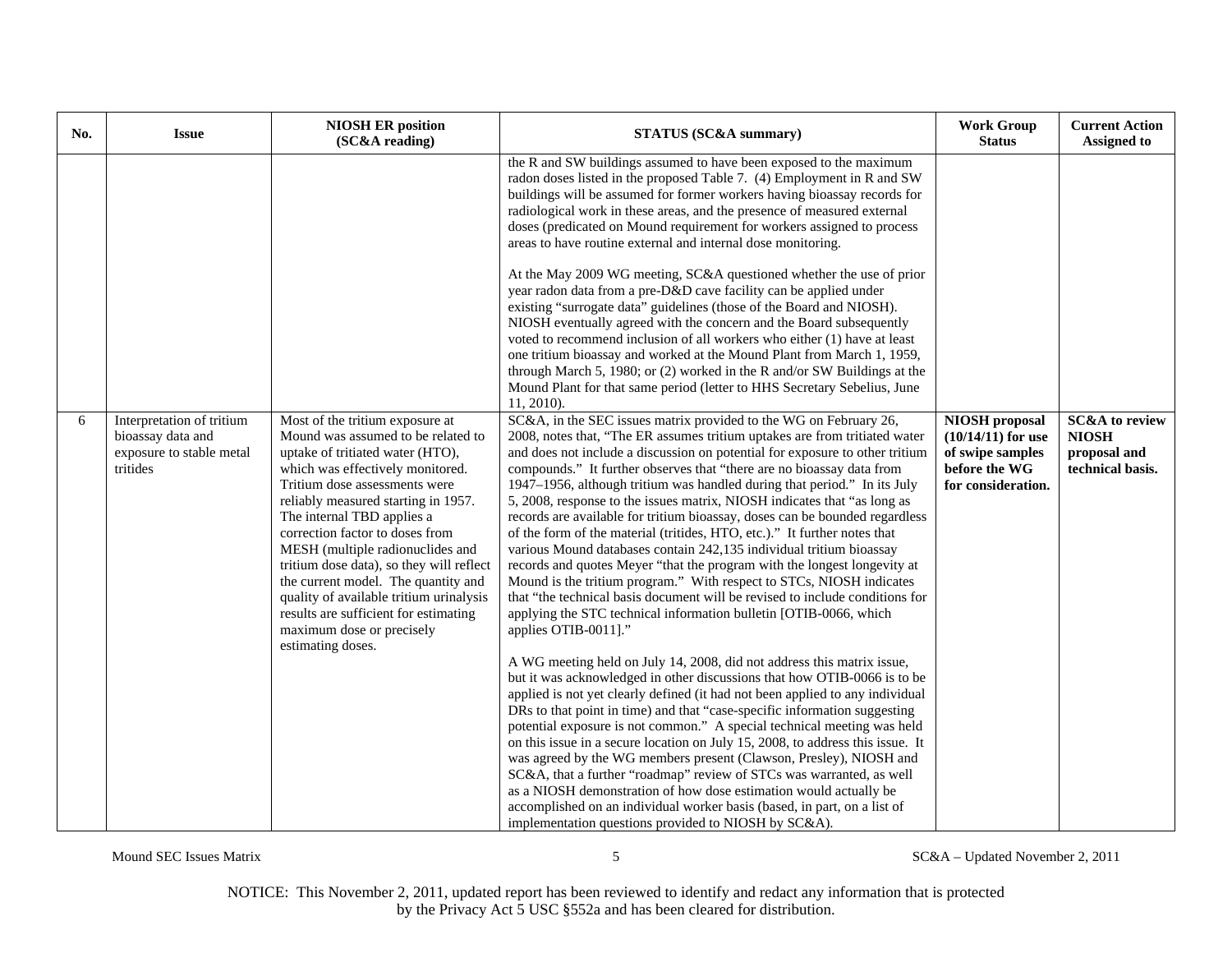| No. | <b>Issue</b>                                    | <b>NIOSH ER position</b><br>(SC&A reading)                                                                                                                                                             | <b>STATUS (SC&amp;A summary)</b>                                                                                                                                                                                                                                                                                                                                                                                                                                                                                                                                                                                                                                                  | <b>Work Group</b><br><b>Status</b>          | <b>Current Action</b><br><b>Assigned to</b> |
|-----|-------------------------------------------------|--------------------------------------------------------------------------------------------------------------------------------------------------------------------------------------------------------|-----------------------------------------------------------------------------------------------------------------------------------------------------------------------------------------------------------------------------------------------------------------------------------------------------------------------------------------------------------------------------------------------------------------------------------------------------------------------------------------------------------------------------------------------------------------------------------------------------------------------------------------------------------------------------------|---------------------------------------------|---------------------------------------------|
|     |                                                 |                                                                                                                                                                                                        | Although STCs were not discussed at the WG's October 24, 2008,<br>meeting, SC&A provided the Advisory Board a review of OTIB-0066 on<br>November 25, 2008, that makes a series of findings (provided as excerpts<br>below):                                                                                                                                                                                                                                                                                                                                                                                                                                                       |                                             |                                             |
|     |                                                 |                                                                                                                                                                                                        | The types of STCs, the quantities handled, the time periods of<br>potential exposures, and the physical behavior of the tritium<br>compounds in the environment must be known to effectively develop<br>and apply OTIB-0066.                                                                                                                                                                                                                                                                                                                                                                                                                                                      |                                             |                                             |
|     |                                                 |                                                                                                                                                                                                        | OTIB-0066 does not ensure that resultant doses are based on<br>$\bullet$<br>adequate monitoring data. OTIB-0066 provides no guidance on how<br>to distinguish between intakes of STCs, elemental tritium, and/or<br>tritiated water which occurred simultaneously or overlapped at<br>Mound.                                                                                                                                                                                                                                                                                                                                                                                      |                                             |                                             |
|     |                                                 |                                                                                                                                                                                                        | Among SC&A's recommendations was that "Characterization of the<br>potential tritium exposure at a facility including STCsis critical to the<br>application of models in OTIB-0066 and must be documented more fully.<br>Claimant favorable assumptions cannot be made in the absence of this<br>information." On April 23, 2009, SC&A issued a white paper, Response<br>to Modeling of Intakes for Special Tritium Compounds, that conveyed the<br>key review and findings made for the November 25, 2008, OTIB-0066<br>review to the Mound WG for consideration.                                                                                                                 |                                             |                                             |
|     |                                                 |                                                                                                                                                                                                        | On June 30, 2009, and again, on April 7, 2010, secure meetings were held<br>at DOE Germantown to discuss site-specific issues. Based on this<br>information, at its July 27, 2010 meeting, the WG considered forwarding<br>the tritides issue to the full Advisory Board for a vote, but held off<br>pending additional research by NIOSH regarding the feasibility of using<br>tritium swipe data for DR purposes for support workers in the period 1980<br>forward (including the D&D phase). Another key aspect of that review is<br>whether those workers with exposure potential can be identified. That<br>white paper was provided to the WG and SC&A on October 14, 2011. |                                             |                                             |
| 9   | Evaluation of high-fired<br>Pu-238 and uranium. | None cited in ER. Site profile<br>indicates that Pu-238 compounds are<br>more soluble than Pu-239, due to<br>greater specific activity and,<br>therefore, a more energetic alpha<br>recoil for Pu-238. | The Evaluation Report (ER) was silent on the issue of relative insolubility<br>of high-fired Pu-238 at Mound. SC&A noted that this phenomenon was<br>found at Los Alamos from an incident involving radioisotope<br>thermoelectric generators (RTGs) similar to those produced for a number<br>of years at Mound. SC&A also noted that, at Rocky Flats for that SEC,<br>NIOSH developed a special DR bounding model to determine internal<br>dose due to similarly insoluble high-fired Pu-239.                                                                                                                                                                                   | Issue 9 closed at<br>7/27/10 WG<br>meeting. |                                             |

Mound SEC Issues Matrix 6 6 SC&A – Updated November 2, 2011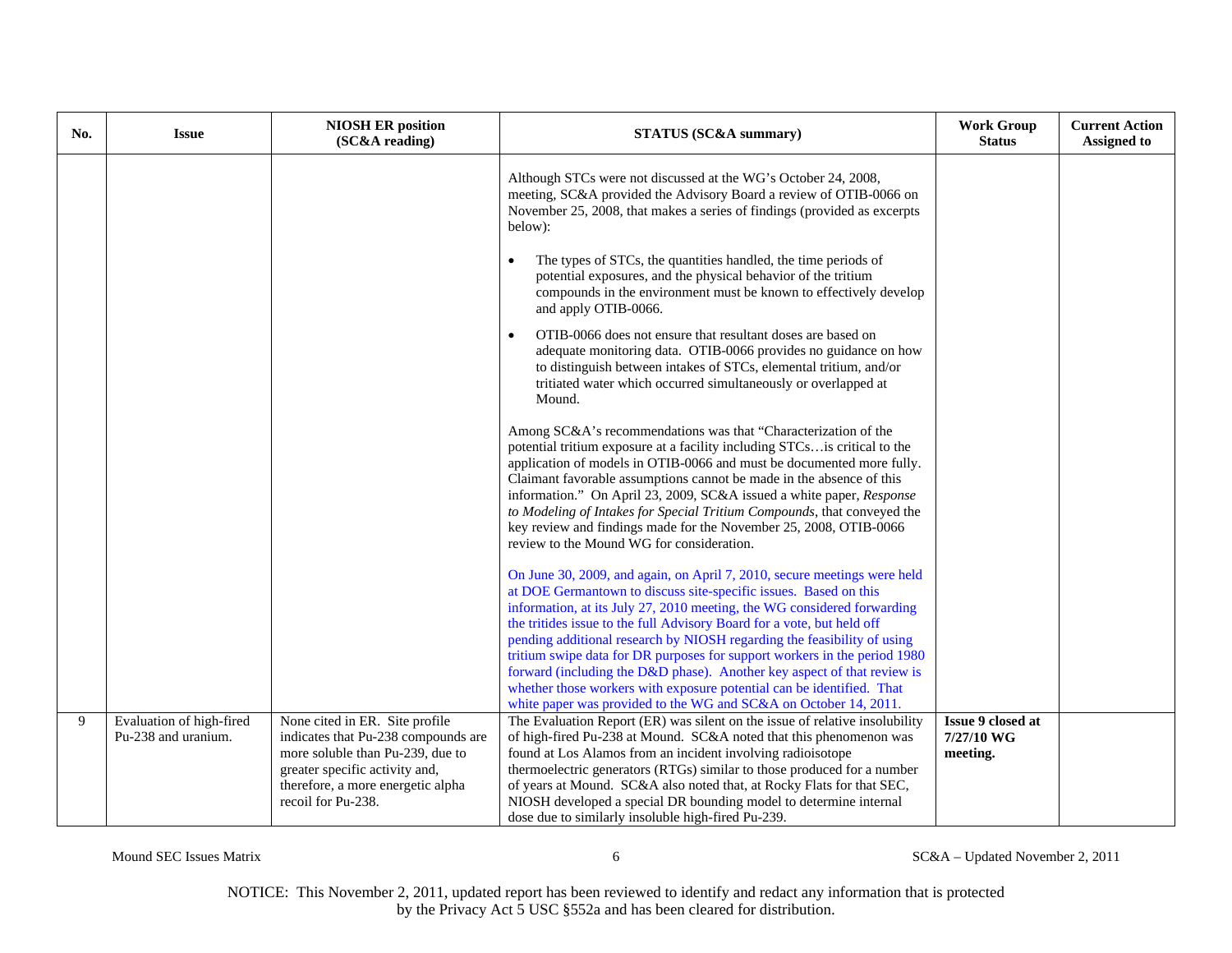| No. | <b>Issue</b> | <b>NIOSH ER position</b><br>(SC&A reading) | <b>STATUS (SC&amp;A summary)</b>                                                                                                                                                                                                                                                                                                                                                                                                                                                                                                                                                                                                                                                                                                                                                                                                                                                                                                                                                                                                                                                                                                                                                                                                                                                                                                                                                                                                                                                                                                                                                                                                                                                                                                                                                                                                                                                                                                                                                                                                                                                                                                                                                                                                                                                                                                                                                                                                                                                                                                                                                                                                                                                                                                                                        | <b>Work Group</b><br><b>Status</b> | <b>Current Action</b><br><b>Assigned to</b> |
|-----|--------------|--------------------------------------------|-------------------------------------------------------------------------------------------------------------------------------------------------------------------------------------------------------------------------------------------------------------------------------------------------------------------------------------------------------------------------------------------------------------------------------------------------------------------------------------------------------------------------------------------------------------------------------------------------------------------------------------------------------------------------------------------------------------------------------------------------------------------------------------------------------------------------------------------------------------------------------------------------------------------------------------------------------------------------------------------------------------------------------------------------------------------------------------------------------------------------------------------------------------------------------------------------------------------------------------------------------------------------------------------------------------------------------------------------------------------------------------------------------------------------------------------------------------------------------------------------------------------------------------------------------------------------------------------------------------------------------------------------------------------------------------------------------------------------------------------------------------------------------------------------------------------------------------------------------------------------------------------------------------------------------------------------------------------------------------------------------------------------------------------------------------------------------------------------------------------------------------------------------------------------------------------------------------------------------------------------------------------------------------------------------------------------------------------------------------------------------------------------------------------------------------------------------------------------------------------------------------------------------------------------------------------------------------------------------------------------------------------------------------------------------------------------------------------------------------------------------------------------|------------------------------------|---------------------------------------------|
|     |              |                                            | NIOSH responded in its July 3, 2008, white paper (LaBone and Brackett),<br>that the LANL experience (documented in James et al.), is not the same as<br>that observed for high-fired Pu-238 at Mound, as determined in its review<br>of 896 urinalysis cases. And, that in any case, a bounding solubility-based<br>model can be developed based on this available urinalysis data.<br>SC&A, in its October 17, 2008, white paper, noted that Wood and<br>Sheehan (1971) had established this phenomenon existed, based on their<br>review of uptakes of Pu-238 during an incident at Mound in 1960, and that<br>it was indicative of highly insoluble ceramic Pu-238. SC&A identified<br>several Pu-238 urine excretion plots for individual Mound workers where<br>it appears plausible that their intakes involved this highly insoluble Pu-<br>238, bringing into question the assertion in NIOSH's previous white paper<br>that there are no clear urinary excretion patterns similar to those identified<br>from the LANL incident. Finally, SC&A concluded that while agreeing<br>"conceptually" that a model can be developed for dose estimation, the<br>realistic application of such a model to specific Mound cases would need<br>to be demonstrated, given a number of implementation issues that were<br>identified. One such issue, particle size, was discussed at length (by Paul<br>Ziemer) during the October 27, 2008, WG meeting, because it would<br>clearly influence any model application.<br>NIOSH acknowledged in its responding January 30, 2009, white paper<br>that exposures to special solubility types of Pu-238 did occur at Mound<br>and proposed for "Type L" Pu-238 at Mound, a dissolution model to<br>describe Pu-238 urinary excretion patterns based on the five Mound intake<br>cases reported by Wood and Sheehan (1971). NIOSH also noted that<br>(1) because the urinary excretion rate can be relatively low immediately<br>after an inhalation intake, this can result in an intake not being confirmed<br>if urinalysis is used to confirm the intake and no other samples are taken;<br>and (2) because standard practice for a positive urine result without a<br>known intake date is to follow the ICRP recommendation to use the<br>midpoint between the positive result and the last "less than" result, this<br>would lead to inconsistent results (some high, some low) depending upon<br>the solubility class assumed (e.g., Type M vs. Type S; Type J vs. Type L).<br>NIOSH then proceeded to illustrate how it would address the two<br>questions. Their proposed approach is to apply their "Type L" dissolution<br>model as a bounding one for Mound workers exposed to special solubility<br>type Pu-238. |                                    |                                             |

Mound SEC Issues Matrix  $5C&A-U$ pdated November 2, 2011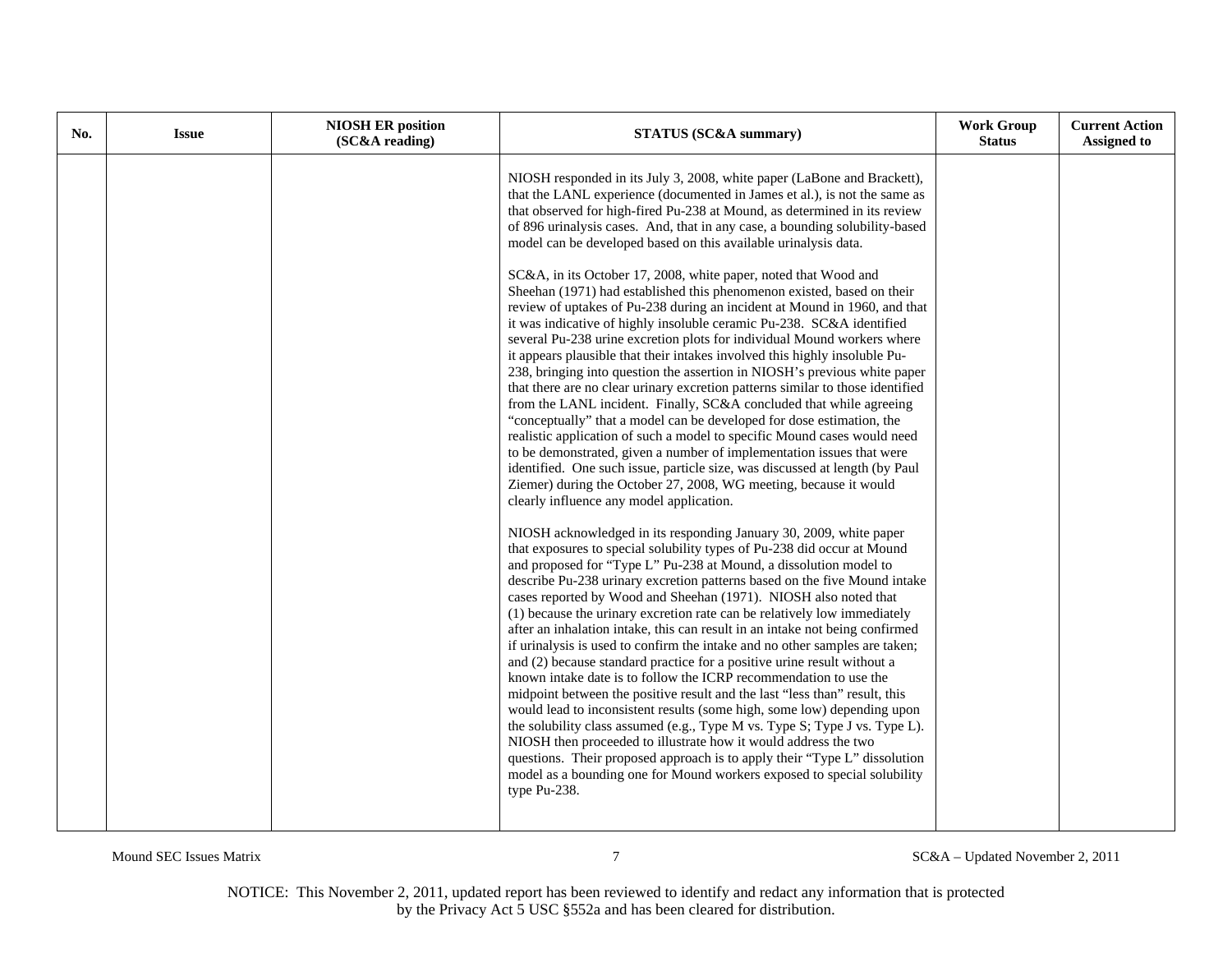| No. | <b>Issue</b>     | <b>NIOSH ER position</b><br>(SC&A reading)                                                        | <b>STATUS (SC&amp;A summary)</b>                                                                                                                                                                                                                                                                                                                                                                                                                                                                                                                                                                                                                                                                                                                                                                                                                                                                                                                                                                                                                                                                                                                                                                                                                                                                                                                                                                                                                                                                                                                                                                                                                                                                                                                                                                                                                                                                                                                                                                           | <b>Work Group</b><br><b>Status</b>                                                                                                                                       | <b>Current Action</b><br><b>Assigned to</b> |
|-----|------------------|---------------------------------------------------------------------------------------------------|------------------------------------------------------------------------------------------------------------------------------------------------------------------------------------------------------------------------------------------------------------------------------------------------------------------------------------------------------------------------------------------------------------------------------------------------------------------------------------------------------------------------------------------------------------------------------------------------------------------------------------------------------------------------------------------------------------------------------------------------------------------------------------------------------------------------------------------------------------------------------------------------------------------------------------------------------------------------------------------------------------------------------------------------------------------------------------------------------------------------------------------------------------------------------------------------------------------------------------------------------------------------------------------------------------------------------------------------------------------------------------------------------------------------------------------------------------------------------------------------------------------------------------------------------------------------------------------------------------------------------------------------------------------------------------------------------------------------------------------------------------------------------------------------------------------------------------------------------------------------------------------------------------------------------------------------------------------------------------------------------------|--------------------------------------------------------------------------------------------------------------------------------------------------------------------------|---------------------------------------------|
| 10  | D&D era bioassay | NIOSH to continue to investigate                                                                  | SC&A, in a responding white paper of April 2009, concluded that<br>"NIOSH has not yet demonstrated the feasibility of a bounding model to<br>be used in DR for Mound workers exposed to special solubility type Pu-<br>238 in urine for several months after an event [nor] that claimant<br>favorable doses can be calculated for monitored workers, and that results<br>lower than detection limits can be interpreted correctly or in a claimant-<br>favorable way." Finally, while agreeing "conceptually" that a bounding<br>model can be developed, SC&A again reiterated that the realistic<br>application of that model to specific Mound cases needs to be<br>demonstrated ("proof of principle") such that the SEC test of "sufficient<br>accuracy" can be met. This paper was backed up by urine excretion plots<br>of [redacted] Mound workers involved in Pu-238 exposure incidents in<br>the mid-1960s, which resembled the patterns found for the [redacted]<br>workers addressed in Wood and Sheehan. These plots show that NIOSH's<br>proposed Type L model is not bounding for these results, which may be<br>due to the presence of multiple absorption types that are not bounded by<br>NIOSH's proposed model. Finally, the use of gross alpha measurements<br>prior to 1966 may confound identifying urine excretion patterns for Pu-<br>238 due to the presence of other alpha emitters (although NIOSH<br>contended during the October 2008 WG meeting that for Pu-238<br>operations, this factor would be negligible).<br>A technical conference call was held between the WG, NIOSH, and<br>SC&A on June 19, 2009, and another SC&A white paper based on that<br>call was provided to the WG and NIOSH in July 2009. Following<br>additional review by NIOSH and a commitment to make dose<br>reconstructors aware of available solubility-based excretion models (i.e.,<br>"Type J"), the WG closed this issue as an SEC issue.<br>SC&A indicated in its SEC issue matrix that: | <b>NIOSH</b> has                                                                                                                                                         | <b>SC&amp;A</b> to review                   |
|     |                  | whether mismatch between bioassay<br>requirement and exposure potential<br>constitutes SEC issue. | Evidence exists of worker exposure to residual contamination<br>from sources generated during the life of the plant, particularly<br>during D&D activities, for which bioassay has not been performed<br>or (in the case of Ac-227) performed adequately. Lapel sampling<br>and DAC-hour tracking were used as a primary means of tracking<br>internal dose, rather than through routine bioassay. Samplers<br>were assigned randomly to a group of D&D workers and may not<br>have represented the most exposed individual. Reliance on cohort<br>lapel air sampling without the benefit of routine bioassay may<br>lead to missed intakes.                                                                                                                                                                                                                                                                                                                                                                                                                                                                                                                                                                                                                                                                                                                                                                                                                                                                                                                                                                                                                                                                                                                                                                                                                                                                                                                                                               | provided a white<br>paper responsive<br>to the issue of<br>whether lack of<br>termination<br>bioassays would<br>hamper dose<br>reconstructability<br>for D&D<br>workers. | NIOSH white<br>paper.                       |

Mound SEC Issues Matrix 8 SC&A – Updated November 2, 2011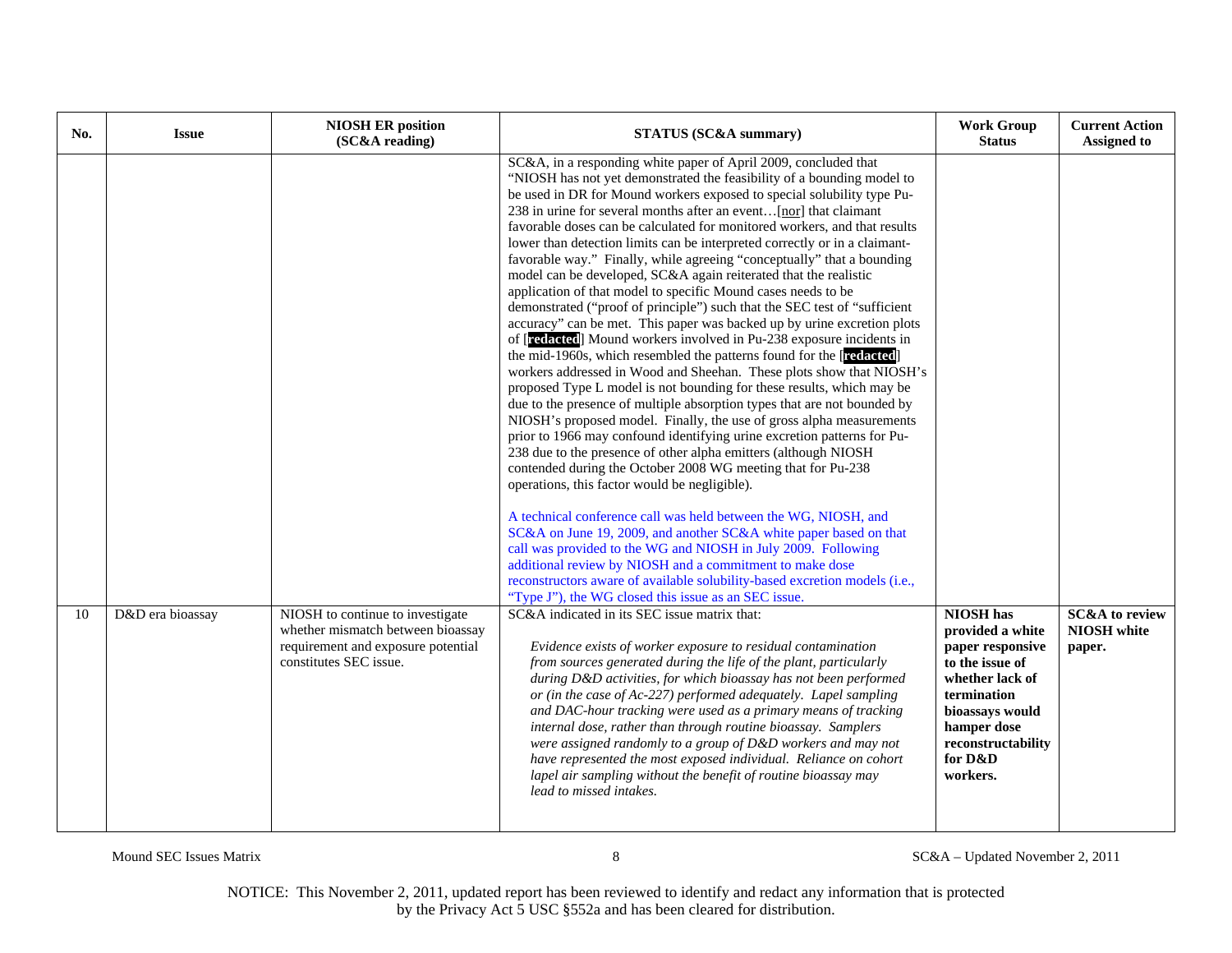| No. | <b>Issue</b>                                            | <b>NIOSH ER position</b><br>(SC&A reading)                                                                                                                                                                                                                                         | <b>STATUS (SC&amp;A summary)</b>                                                                                                                                                                                                                                                                                                                                                                                                                                                                                                                                                                                                                                                                                                                                                                                                                                                                                                                                                                                                                                                                                                                                                                                                                                                                                                                                                                                                                                                            | <b>Work Group</b><br><b>Status</b>                                                                | <b>Current Action</b><br><b>Assigned to</b> |
|-----|---------------------------------------------------------|------------------------------------------------------------------------------------------------------------------------------------------------------------------------------------------------------------------------------------------------------------------------------------|---------------------------------------------------------------------------------------------------------------------------------------------------------------------------------------------------------------------------------------------------------------------------------------------------------------------------------------------------------------------------------------------------------------------------------------------------------------------------------------------------------------------------------------------------------------------------------------------------------------------------------------------------------------------------------------------------------------------------------------------------------------------------------------------------------------------------------------------------------------------------------------------------------------------------------------------------------------------------------------------------------------------------------------------------------------------------------------------------------------------------------------------------------------------------------------------------------------------------------------------------------------------------------------------------------------------------------------------------------------------------------------------------------------------------------------------------------------------------------------------|---------------------------------------------------------------------------------------------------|---------------------------------------------|
|     |                                                         |                                                                                                                                                                                                                                                                                    | This issue had been deferred during the course of Advisory Board WG<br>review awaiting NIOSH's further investigation regarding Price Anderson<br>issues. The WG has since requested that SC&A further elaborate on its<br>concerns regarding the ER's treatment (or lack thereof) of the D&D era<br>from the standpoint of dose reconstructability. SC&A subsequently<br>provided a three-page memo on June 17, 2009, to the WG outlining its<br>concerns.<br>In response to SC&A's memorandum, NIOSH issued a white paper,                                                                                                                                                                                                                                                                                                                                                                                                                                                                                                                                                                                                                                                                                                                                                                                                                                                                                                                                                                 |                                                                                                   |                                             |
|     |                                                         |                                                                                                                                                                                                                                                                                    | <b>NIOSH Evaluation of Termination Bioassay Compliance During</b><br>Decontamination and Decommissioning of the Mound Laboratory (April<br>$2010$ ).                                                                                                                                                                                                                                                                                                                                                                                                                                                                                                                                                                                                                                                                                                                                                                                                                                                                                                                                                                                                                                                                                                                                                                                                                                                                                                                                        |                                                                                                   |                                             |
| 11  | Adequacy of internal dose<br>records [Petitioner Issue] | NIOSH found that the available<br>monitoring records, process<br>descriptions, and source term data<br>available are sufficient to complete<br>DR for the proposed class, with the<br>exception of Ac-227, Th-228, and<br>Ra-226 from February 1, 1949<br>through August 17, 2007. | SC&A provided the following SEC issue matrix summary:<br>Historic methods for interpretation of bioassay data are unclear,<br>because of the absence of units, lack of specification of isotopes,<br>lack of information on the age and chemical form of elements, and<br>cumbersome mathematics used in the derivation of the results.<br>The effectiveness of early radiobioassay methods is questionable,<br>because of issues such as chemical recovery, ability to detect<br>radionuclides in urine, sampling frequency, interferences from<br>other radionuclides, and chemical solubility. Specific examples of<br>questionable effectiveness of early radiobioassay at Mound<br>include the following:<br>$(a)$ The low recovery for polonium urinalysis (average of about<br>10%) and reduced recoveries in samples with higher<br><i>activities</i><br>(b) Thorium urinalysis data for insoluble forms of thorium have<br>been shown to be ineffective in detecting thorium uptakes<br>prior to the implementation of chest counting and/or a<br>routine fecal sampling program<br>Use of surrogate radionuclides such as thorium and radium<br>(c)<br>for determination of Pa-231 in urine, with an absence of<br>thorium and radium in the source material<br>Uncertainties in the counting method applied to bioassay<br>(d)<br>samples (e.g., gross alpha, gross beta)<br>(e) Development of uncertainties for internal dose in the<br>absence of bioassay uncertainty values | <b>Combined with</b><br>other internal<br>dose adequacy<br>and completeness<br>issues (see above) | N/A                                         |

Mound SEC Issues Matrix 9 SC&A – Updated November 2, 2011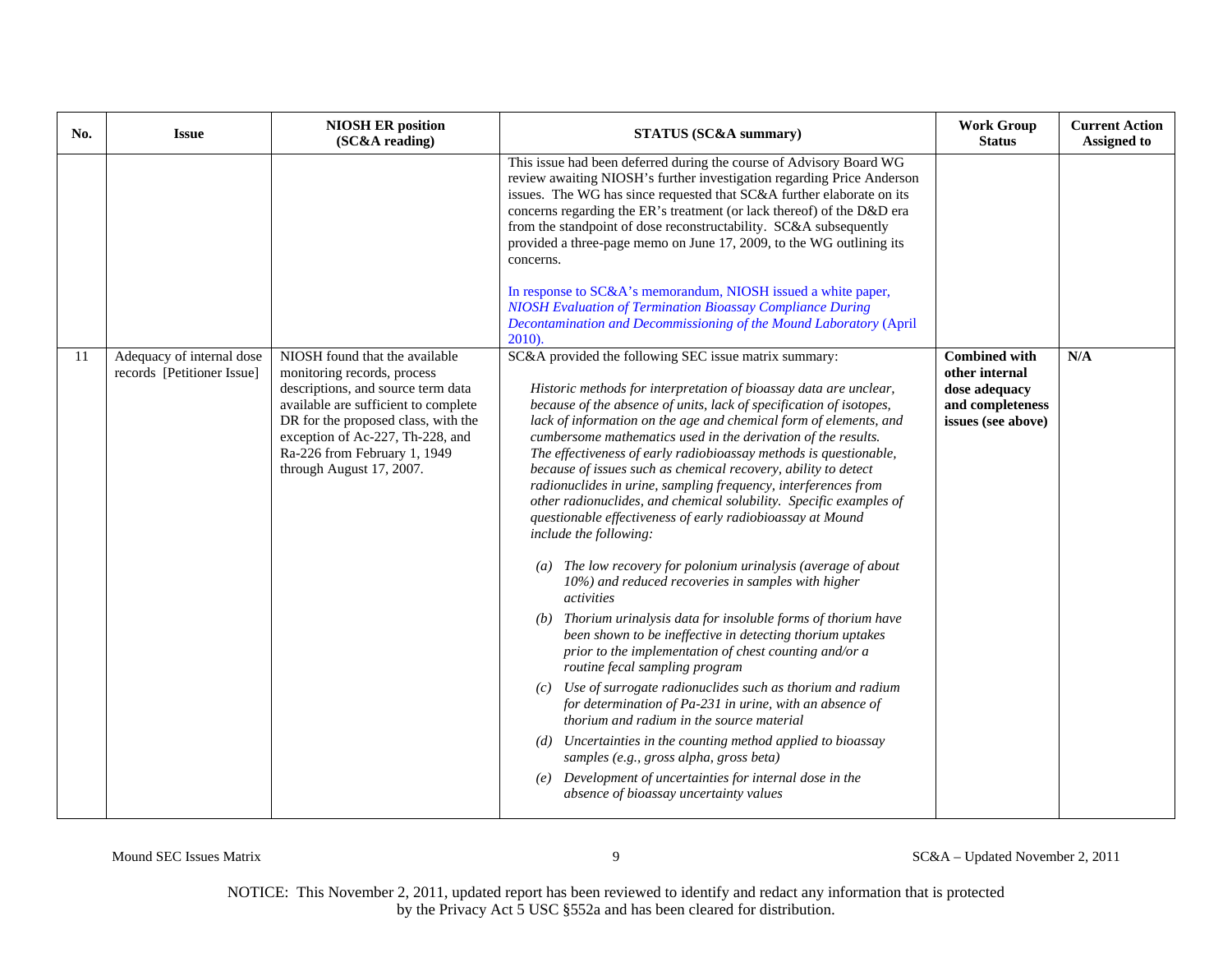| No.   | <b>Issue</b>                            | <b>NIOSH ER position</b><br>(SC&A reading)                                                                                                                                                                                                                                                                                                | <b>STATUS (SC&amp;A summary)</b>                                                                                                                                                                                                                                                                                                                                                                                                                                                                                                                                                                                                                                                                                                                                                                                                                                                                                                                                                                                                                                                                                                                                                                                                                                                                                                                                                                                                                                                                                                                                                                                                                                                                                                                                                                                                                                                                                                                                                                                                                                                                                                                             | <b>Work Group</b><br><b>Status</b>                                                                | <b>Current Action</b><br><b>Assigned to</b> |
|-------|-----------------------------------------|-------------------------------------------------------------------------------------------------------------------------------------------------------------------------------------------------------------------------------------------------------------------------------------------------------------------------------------------|--------------------------------------------------------------------------------------------------------------------------------------------------------------------------------------------------------------------------------------------------------------------------------------------------------------------------------------------------------------------------------------------------------------------------------------------------------------------------------------------------------------------------------------------------------------------------------------------------------------------------------------------------------------------------------------------------------------------------------------------------------------------------------------------------------------------------------------------------------------------------------------------------------------------------------------------------------------------------------------------------------------------------------------------------------------------------------------------------------------------------------------------------------------------------------------------------------------------------------------------------------------------------------------------------------------------------------------------------------------------------------------------------------------------------------------------------------------------------------------------------------------------------------------------------------------------------------------------------------------------------------------------------------------------------------------------------------------------------------------------------------------------------------------------------------------------------------------------------------------------------------------------------------------------------------------------------------------------------------------------------------------------------------------------------------------------------------------------------------------------------------------------------------------|---------------------------------------------------------------------------------------------------|---------------------------------------------|
| 12/13 | Internal dosimetry data<br>completeness | NIOSH found that the available<br>monitoring records, process<br>descriptions, and source term data<br>available are sufficient to complete<br>DR for the proposed class, with the<br>exception of Ac-227, Th-228, and<br>Ra-226 from February 1, 1949,<br>through August 17, 2007.<br>Monitoring records have undergone<br>extensive QA. | NIOSH has developed a coworker model for assignment of missed<br>plutonium and polonium dose. The coworker model is based on<br>the assumption that bioassay data are sufficiently accurate to be<br>used in assigning dose to unmonitored workers; however, the<br>basis for this assumption has not been sufficiently substantiated in<br>light of identified limitations associated with early bioassay data<br>documentation and effectiveness.<br>SC&A provided two white papers, Mound Internal Dosimetry Data<br>Adequacy and Mound Internal Dosimetry Data Quality Assurance, to the<br>WG and NIOSH in April 2009 that addressed these and other issues. This<br>issue was discussed at the May 27, 2009, WG meeting. NIOSH issued its<br>white paper, NIOSH Evaluation of Data Adequacy and Completeness<br>Issues at the Mound Laboratory, in November 2009. At the January 6,<br>2010, WG meeting, this issue was combined with the other issues $(\#1, 3, \#1)$<br>4, 8, 12, and 13) above, and SC&A issued Mound Internal Dosimetry<br>Data Adequacy and Completeness in June 2010.<br>Mound has both primary and secondary sources of internal monitoring<br>data. Electronic databases include PURECON (for primarily Pu),<br>PORECON (for Po), and MESH. Verification of 'other radionuclide'<br>inclusion in available electronic databases is necessary, particularly for<br>those workers with doses <20 rem who were not covered in the Pre-1989<br>Dose Assessment Project. Data from other radionuclides, urinalysis<br>laboratory logbooks, tritium urinalysis data, 24-hour Sample Urinalysis<br>Weekly Reports, and the "J.B. Blackbinder" should be compared against<br>electronic records proposed for use in DR and the coworker model.<br>Validation is needed that radionuclide data other than plutonium and<br>polonium for the entire period of operation are available in databases and<br>individual exposure records. Some evaluation of the availability of tritium<br>urinalysis data in the electronic and hardcopy individual exposure records<br>should be completed. If data integrity and completeness cannot be | <b>Combined with</b><br>other internal<br>dose adequacy<br>and completeness<br>issues (see above) | N/A                                         |
|       |                                         | (a) Forty-three of the 458 boxes were<br>returned to Mound to support the<br>pre-1989 DR effort, because it was<br>believed bioassay data were<br>contained in them. The record<br>copies were imaged and indexed.<br>Documents were copied to hard                                                                                       | demonstrated, then DR with sufficient accuracy will be in question.<br>(a) The petition raises the issue of Mound Plant Employee Health Records<br>being removed from Mound and buried in Los Alamos, New Mexico,<br>without the knowledge or permission of the Department of Labor, because<br>they were contaminated (SEC 2007). A total of 458 boxes containing<br>contaminated classified records were shipped to LANL for imaging.<br>Forty-three of these boxes were retrieved; however, the criteria for<br>selection of these boxes are not explained in the ER. In addition to                                                                                                                                                                                                                                                                                                                                                                                                                                                                                                                                                                                                                                                                                                                                                                                                                                                                                                                                                                                                                                                                                                                                                                                                                                                                                                                                                                                                                                                                                                                                                                      |                                                                                                   |                                             |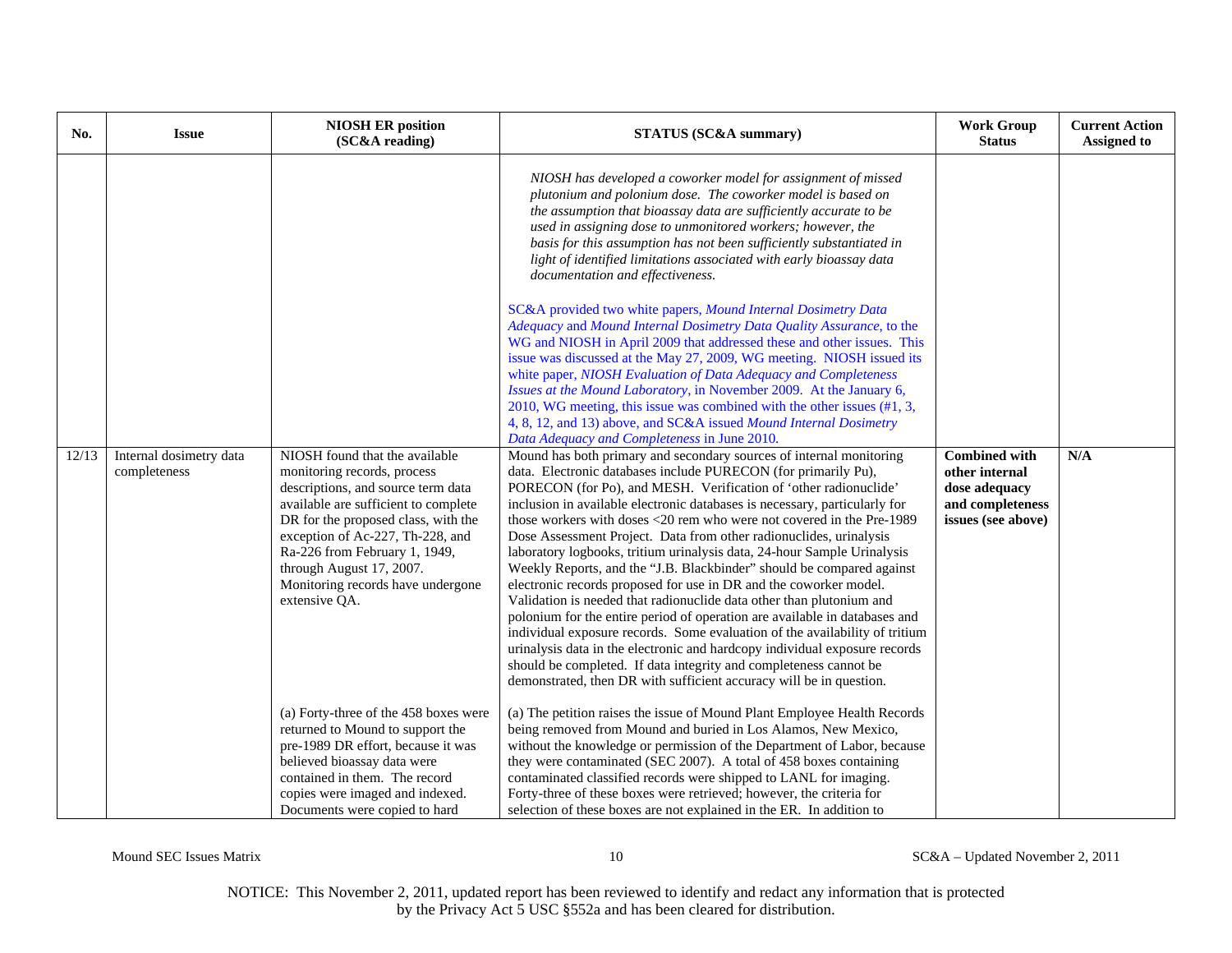| No.   | <b>Issue</b>                                                         | <b>NIOSH ER position</b><br>(SC&A reading)                                                                                                                                                                                                        | STATUS (SC&A summary)                                                                                                                                                                                                                                                                                                                                                                                                                                                                                                                                                            | <b>Work Group</b><br><b>Status</b>                  | <b>Current Action</b><br><b>Assigned to</b> |
|-------|----------------------------------------------------------------------|---------------------------------------------------------------------------------------------------------------------------------------------------------------------------------------------------------------------------------------------------|----------------------------------------------------------------------------------------------------------------------------------------------------------------------------------------------------------------------------------------------------------------------------------------------------------------------------------------------------------------------------------------------------------------------------------------------------------------------------------------------------------------------------------------------------------------------------------|-----------------------------------------------------|---------------------------------------------|
|       |                                                                      | drives and CDs. One set was sent to<br><b>National Nuclear Security</b><br>Administration (NNSA) and the<br>other to the Office of Scientific and<br>Technical Information (OSTI) in<br>2003.                                                     | personnel monitoring records, this collection included records relevant to<br>environmental monitoring, field radiological control measurements,<br>incidents, and special health physics issues. The remaining 415 boxes<br>were not imaged, and approval was given for destruction of these records.<br>Some verification that the pertinent records were retrieved from the 458<br>boxes should be conducted as part of data completeness review.                                                                                                                             |                                                     |                                             |
|       |                                                                      | (b) The 1,639 potentially<br>contaminated laboratory notebooks<br>were electronically imaged into a<br>searchable classified records<br>database. The images became the<br>official record, and the contaminated                                  | (b) The ER indicates the logbooks were imaged; however, there is no<br>indication that these records were reviewed for their pertinence to the SEC<br>petition and DR. Some verification should be conducted that<br>appropriately complete imaging of these logbooks was done as part of data<br>completeness review.                                                                                                                                                                                                                                                           |                                                     |                                             |
|       |                                                                      | notebooks were buried in Nevada.<br>The electronically imaged records<br>replaced the buried logbooks.                                                                                                                                            | SC&A provided white two papers, Mound Internal Dosimetry Data<br>Adequacy and Mound Internal Dosimetry Data Quality Assurance, to the<br>WG and NIOSH in April 2009 that addressed these and other issues. This<br>issue was discussed at the May 27, 2009, WG meeting. NIOSH issued its<br>white paper, NIOSH Evaluation of Data Adequacy and Completeness<br>Issues at the Mound Laboratory, in November 2009. At the January 6,<br>2010, WG meeting, this issue was combined with the other issues (#1, 3,                                                                    |                                                     |                                             |
|       |                                                                      |                                                                                                                                                                                                                                                   | 4, 8, and 11) above, and SC&A issued Mound Internal Dosimetry Data<br>Adequacy and Completeness in June 2010.                                                                                                                                                                                                                                                                                                                                                                                                                                                                    |                                                     |                                             |
| 14/15 | Neutron doses from<br>polonium, plutonium and<br>other radionuclides | ER indicates neutron energy reported<br>at approximately 4.5 MeV, which is<br>reliably monitored by NTA film.<br>Wide availability of photon<br>measurements makes determination<br>of n/p ratios possible to provide<br>bounding dose estimates. | Neutron exposures at Mound occurred over a number of years (1949-<br>1990s) under various conditions. There were different source types<br>(PoBe, plutonium), a range of moderators and thicknesses (plastic,<br>Benelex), and a number of building locations (R, SM, PP, etc.) involved.<br>NTA film was used for neutron dosimetry from 1949-1977 and TLDs<br>used after 1977. The 0.5 MeV threshold, decreased response below<br>1 MeV, and track fading of NTA film presents issues when using the<br>neutron dose of record for DR. Previously, SC&A has brought up some of | <b>Review</b><br>completed. WG<br>decision pending. |                                             |
|       |                                                                      | Unmonitored neutron doses may be<br>bounded using n to p ratios based on<br>Mound data. NIOSH has<br>considerable Mound NTA processing<br>data, providing another option to<br>validate claimant favorability of                                  | these issues concerning the sources/conditions used for calibration<br>compared to the potential radiation fields the workers may have been<br>exposed to, the resulting response of the dosimeters, the dose of record,<br>and any neutron to photon (N:P) dose ratio values or coworker dose data<br>that may be derived from the recorded data.                                                                                                                                                                                                                               |                                                     |                                             |
|       |                                                                      | calculated neutron dose ( $PuF4$ source<br>calibration most similar to neutron<br>spectra in Mound plutonium<br>facilities). NIOSH concludes that<br>NTA film sensitivity to low energy<br>neutrons and track fading are not                      | In response to these issues and WG meetings of July and October 2008,<br>NIOSH provided a white paper, Neutron Dose Reconstruction at Mound,<br>dated March 18, 2009. In this white paper, NIOSH recommends applying<br>correction factors (CFs) to the dose of record to compensate for the<br>portion of the neutron dose not recorded because of the characteristics of<br>NTA film. NIOSH proposes that the dose of record can be made claimant                                                                                                                              |                                                     |                                             |

Mound SEC Issues Matrix 11 SC&A – Updated November 2, 2011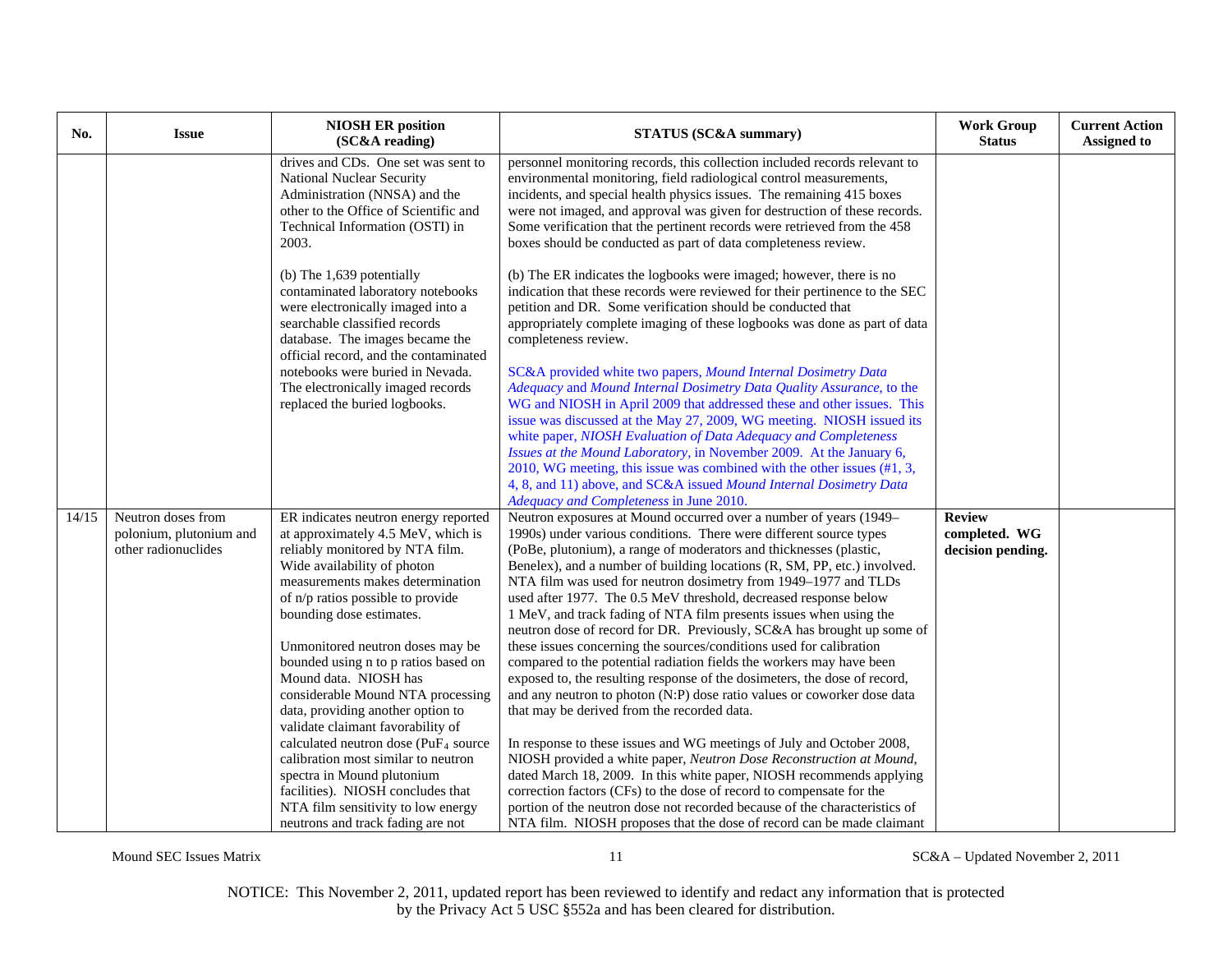| No. | <b>Issue</b> | <b>NIOSH ER position</b><br>(SC&A reading) | STATUS (SC&A summary)                                                                                                                                                                                                                                                                                                                                                                                                                                                                                                                                                                                                                                                                                                                                                                                                                                                                                                                                                                                                                                                                                                                                                                                                                                                                                                                                                                               | <b>Work Group</b><br><b>Status</b> | <b>Current Action</b><br><b>Assigned to</b> |
|-----|--------------|--------------------------------------------|-----------------------------------------------------------------------------------------------------------------------------------------------------------------------------------------------------------------------------------------------------------------------------------------------------------------------------------------------------------------------------------------------------------------------------------------------------------------------------------------------------------------------------------------------------------------------------------------------------------------------------------------------------------------------------------------------------------------------------------------------------------------------------------------------------------------------------------------------------------------------------------------------------------------------------------------------------------------------------------------------------------------------------------------------------------------------------------------------------------------------------------------------------------------------------------------------------------------------------------------------------------------------------------------------------------------------------------------------------------------------------------------------------|------------------------------------|---------------------------------------------|
|     |              | SEC issues.                                | favorable for individual DR and N:P values can be derived, with<br>maximum neutron exposure conditions determined, using the dose of<br>records and appropriate CFs. In addition, NIOSH constructed coworker<br>neutron dose data using categorically recorded dose data for certain years.<br>A technical conference call was held between the WG, NIOSH, and<br>SC&A regarding these issues and notes summarizing the call were placed<br>by NIOSH on the O-Drive.                                                                                                                                                                                                                                                                                                                                                                                                                                                                                                                                                                                                                                                                                                                                                                                                                                                                                                                                |                                    |                                             |
|     |              |                                            | During the May 27-28, 2009, WG meeting, SC&A indicated that while<br>some of these adjustments proposed by NIOSH in its white paper are<br>clearly in the context of site profile issues, others have SEC significance.<br>For example, the use of a generalized model (MCNP) to determine dose<br>below 0.5 MeV (NTA threshold of response) in the absence of both<br>Mound-specific neutron energy spectra measurement data and workplace<br>geometry characteristics may not be plausible in that there is no way to<br>demonstrate that such a model would bound conditions and doses at<br>Mound (in fact, there is evidence for at least one Mound facility, the PP<br>facility, that a correction factor of 2.0 should be applied, rather than the<br>1.56 calculated by MCNP). The issue is that the model is not based on<br>any site-specific data and has not been compared with any such data for<br>validation purposes. While OCAS-IG-004 provides for the use of<br>surrogate data in the absence of facility data; in this case, a presumption of<br>physical plant similarities has guided the application of a generalized<br>model based on measurements at other DOE facilities without sufficient<br>validation. Also, a neutron dose coworker model (photon or neutron-<br>based) has not yet proven useable and verified against sample<br>comparisons with doses of record. |                                    |                                             |
|     |              |                                            | On December 9, 2009, NIOSH issued a slightly revised version of their<br>white paper concerning neutron DR at Mound. At the WG's request (1/5–<br>6/10 mtg.), NIOSH extended its MCNP sensitivity analysis calculations<br>for neutron exposure using up to 12 inches of shielding and provided a<br>response regarding impact on resulting MCNP-based dose calculations. In<br>its subsequent review, SC&A concluded that while the MCNP model can<br>be used to assess upper bounds to the potential doses not registered by<br>NTA film at Mound, the use of NIOSH's adjustment factors, ranging from<br>1.04-2.5, as listed in Table 4-3 of NIOSH's December 9, 2009, white<br>paper (which include threshold, track fading and angular correction<br>factors) are not sufficiently accurate to bound neutron exposures at<br>Mound. Additionally, some of the correction factors for the coworker<br>neutron dose data and the calculated N:P values were derived from the<br>results of this MCNP model. The derived N:P values to be used for                                                                                                                                                                                                                                                                                                                                                |                                    |                                             |

Mound SEC Issues Matrix 12 SC&A – Updated November 2, 2011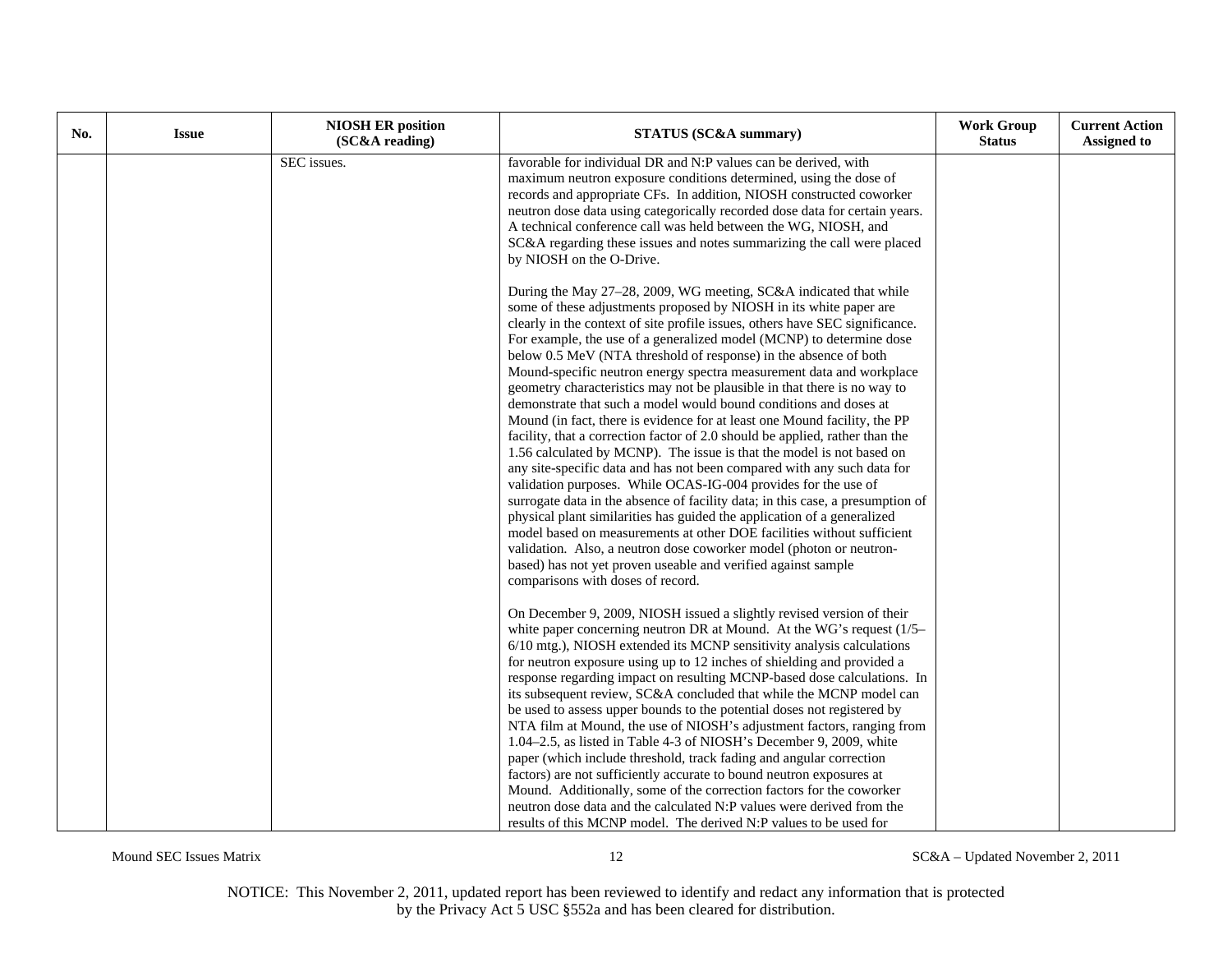| No. | <b>Issue</b>                                   | <b>NIOSH ER position</b><br>(SC&A reading)                                    | <b>STATUS (SC&amp;A summary)</b>                                                                                                                    | <b>Work Group</b><br><b>Status</b> | <b>Current Action</b><br><b>Assigned to</b> |
|-----|------------------------------------------------|-------------------------------------------------------------------------------|-----------------------------------------------------------------------------------------------------------------------------------------------------|------------------------------------|---------------------------------------------|
|     |                                                |                                                                               | unmonitored workers vary widely from year to year, and the coworker<br>neutron dose data from NTA film readings were based mainly on the            |                                    |                                             |
|     |                                                |                                                                               | assignment of missed dose, which is a function of exchange/reporting<br>cycle, rather than on actual measured individual doses.                     |                                    |                                             |
|     |                                                |                                                                               | At the July 27, 2010, WG meeting, SC&A and NIOSH discussed its                                                                                      |                                    |                                             |
|     |                                                |                                                                               | remaining issues, including use of MCNP-based calculations and accuracy<br>of adjustment factors (particularly NTA fading). On December 7, 2010,    |                                    |                                             |
|     |                                                |                                                                               | NIOSH provided a response to SC&A's issues on the NTA fading issue                                                                                  |                                    |                                             |
|     |                                                |                                                                               | and MCNP-based calculations. On January 20, 2011, SC&A provided the<br>WG and NIOSH with a memo titled, Comments on NIOSH Evaluation on             |                                    |                                             |
|     |                                                |                                                                               | NTA Neutron Film Fading at Mound. In that review, SC&A found that                                                                                   |                                    |                                             |
|     |                                                |                                                                               | the issue of MCNP-based CFs was largely resolved, but that the energy                                                                               |                                    |                                             |
|     |                                                |                                                                               | dependence of track fading in the NTA film with humidity and<br>temperature effects were not adequately addressed. In response, NIOSH               |                                    |                                             |
|     |                                                |                                                                               | issued its white paper, NIOSH Evaluation of Current Status of Neutron                                                                               |                                    |                                             |
|     |                                                |                                                                               | Issues at the Mound Laboratory (March 2011). That report addressed the<br>three remaining action items from the WG: (1) NIOSH to respond to         |                                    |                                             |
|     |                                                |                                                                               | SC&A's concerns regarding MCNP, specifically comparing the respective                                                                               |                                    |                                             |
|     |                                                |                                                                               | SC&A and NIOSH MCNP analyses to determine the reasons for the                                                                                       |                                    |                                             |
|     |                                                |                                                                               | difference in results; (2) respond to WG questions on NTA film track<br>fading; and (3) review the NTA data for 1951–1960. In its October 2011      |                                    |                                             |
|     |                                                |                                                                               | response, SC&A found agreement with NIOSH's response on Issue 1                                                                                     |                                    |                                             |
|     |                                                |                                                                               | (MCNP-based calculations); agreement on Issue 2 (but SC&A noted that<br>while the Mound TBD-6, page 30 recommends these fading values be            |                                    |                                             |
|     |                                                |                                                                               | applied for NTA film for the period 1949–1976, NIOSH's Mound neutron                                                                                |                                    |                                             |
|     |                                                |                                                                               | evaluation white papers of March 18, 2009, and December 9, 2009, both                                                                               |                                    |                                             |
|     |                                                |                                                                               | recommend 9%/wk fading CF); and agreement for Issue 3, in that there is<br>a means to mitigate SC&A's remaining concern, i.e., that the lack of     |                                    |                                             |
|     |                                                |                                                                               | badge cycle data is needed to use the neutron dose data already available.                                                                          |                                    |                                             |
|     |                                                |                                                                               | (NIOSH lists matched neutron-photon doses for each year for 1949–1977<br>in Table 4-4, page 21, of their December 9, 2009, white paper. These       |                                    |                                             |
|     |                                                |                                                                               | individual NTA recorded neutron doses could be used to create a                                                                                     |                                    |                                             |
|     |                                                |                                                                               | coworker database, instead of using the categorical data presently<br>recommended by NIOSH. The number of matched neutron-photon pair               |                                    |                                             |
|     |                                                |                                                                               | data in Table 4-4 appears sufficient to provide reasonable neutron dose                                                                             |                                    |                                             |
|     |                                                |                                                                               | statistics for coworker purposes.) Therefore, SC&A believes there are no                                                                            |                                    |                                             |
| 16  | Beta/low-energy photon                         | ER assumes design of T-Building                                               | remaining SEC issues.<br>In its original matrix issues, SC&A responded that processing of Po was                                                    | Issue 16 closed at                 |                                             |
|     | exposures from Po                              | processing areas "controlled" beta                                            | not the only source of shallow doses. Shallow dose estimation should                                                                                | $1/5 - 6/10$ WG                    |                                             |
|     | processing, Pu-238, and<br>other radionuclides | dose rates to significant extent; site<br>therefore did not record beta dose. | encompass all areas, not just T-Building. Plutonium, with its low-energy<br>photons, was introduced to the site around 1956; however, shallow doses | mtg.                               |                                             |

Mound SEC Issues Matrix 13 SC&A – Updated November 2, 2011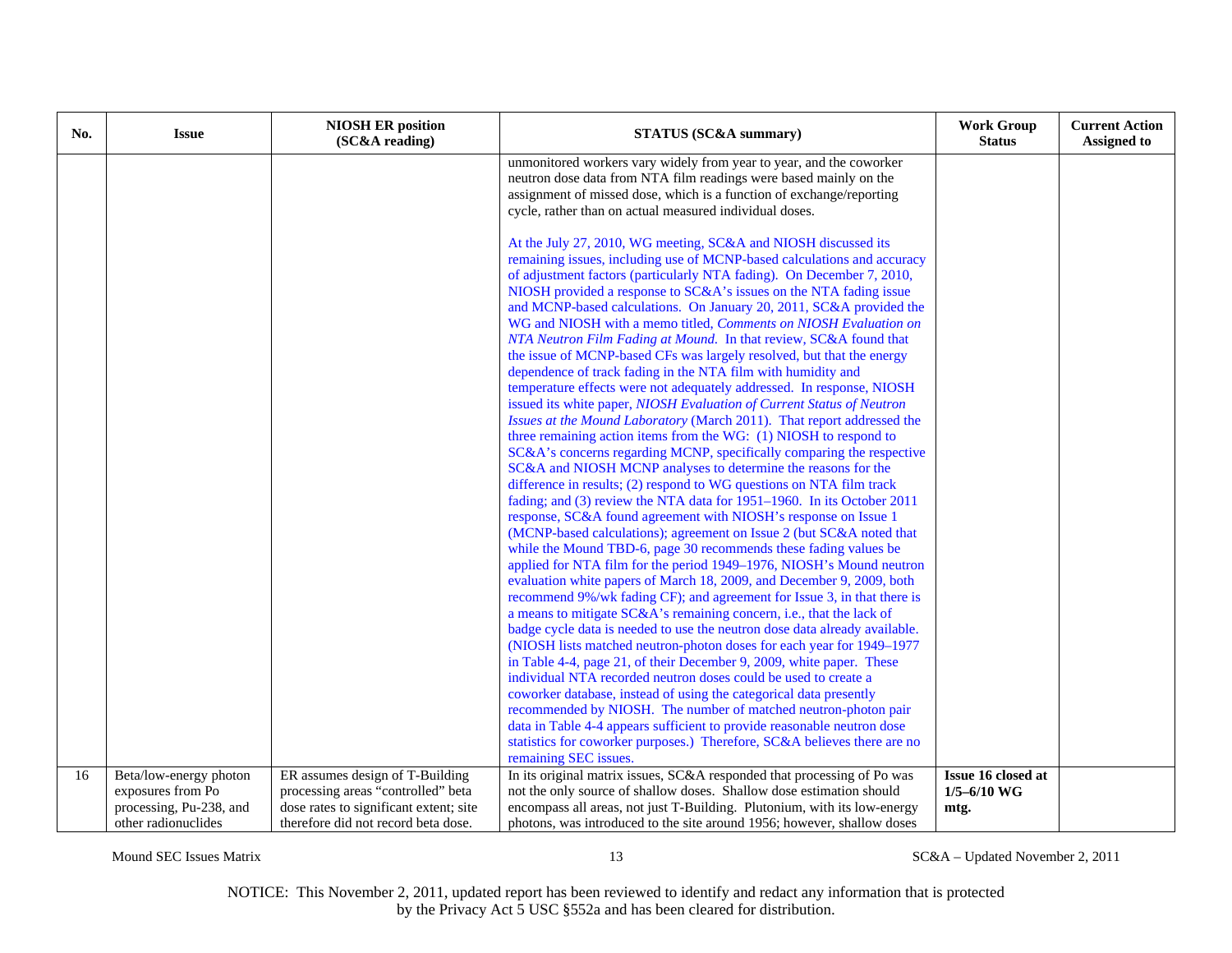| No. | <b>Issue</b> | <b>NIOSH ER position</b><br>(SC&A reading)                                                                                                                                                                                                                                                                                                                                                                                                                                                                                                                                                                                                                                                 | <b>STATUS (SC&amp;A summary)</b>                                                                                                                                                                                                                                                                                                                                                                                                                                                                                                                                                                                                                                                                                                                                                                                                                                                                                                                                                                                                                                                                                                                                                                                                                                                                                                                                                                                                                                                                                                                                                                                                                                                                                                                                                                                                                                                                                                                                                                                                                                                                                                                                                                                                                                                                                                                                                                                                                                                                                                                                                                                                                                                                                                    | <b>Work Group</b><br><b>Status</b> | <b>Current Action</b><br><b>Assigned to</b> |
|-----|--------------|--------------------------------------------------------------------------------------------------------------------------------------------------------------------------------------------------------------------------------------------------------------------------------------------------------------------------------------------------------------------------------------------------------------------------------------------------------------------------------------------------------------------------------------------------------------------------------------------------------------------------------------------------------------------------------------------|-------------------------------------------------------------------------------------------------------------------------------------------------------------------------------------------------------------------------------------------------------------------------------------------------------------------------------------------------------------------------------------------------------------------------------------------------------------------------------------------------------------------------------------------------------------------------------------------------------------------------------------------------------------------------------------------------------------------------------------------------------------------------------------------------------------------------------------------------------------------------------------------------------------------------------------------------------------------------------------------------------------------------------------------------------------------------------------------------------------------------------------------------------------------------------------------------------------------------------------------------------------------------------------------------------------------------------------------------------------------------------------------------------------------------------------------------------------------------------------------------------------------------------------------------------------------------------------------------------------------------------------------------------------------------------------------------------------------------------------------------------------------------------------------------------------------------------------------------------------------------------------------------------------------------------------------------------------------------------------------------------------------------------------------------------------------------------------------------------------------------------------------------------------------------------------------------------------------------------------------------------------------------------------------------------------------------------------------------------------------------------------------------------------------------------------------------------------------------------------------------------------------------------------------------------------------------------------------------------------------------------------------------------------------------------------------------------------------------------------|------------------------------------|---------------------------------------------|
|     |              | NIOSH is confident it can bound<br>dose, if necessary, <i>using</i> $n$ to $p$<br><i>ratios.</i> Most [Pu-238] processing<br>took place after non-penetrating<br>doses from beta and low-energy<br>gamma radiation began to be<br>monitored; therefore, doses are<br>available for "most exposed<br>workers." Electron doses can be<br>estimated more precisely than<br>maximum doses in most years at<br>Mound; however, for years when<br>open-window doses were not read or<br>recorded, sufficient information is<br>available to estimate maximum doses<br>to the organs for which shallow dose<br>is calculated. Therefore, NIOSH can<br>bound the dose with sufficient<br>accuracy. | were not routinely recorded until about 1968, and there were problems<br>with readings as late as 1977 using TLDs, and perhaps later, as no beta<br>calibration was performed before 1979. It has not been technically<br>demonstrated that sufficiently accurate dosimetric methods were in place<br>to measure and record workers' shallow doses, or to create a coworker<br>database, to allow adequate shallow DR during the period 1949-1978 for<br>shallow tissues. This is especially applicable to the period 1949–1967,<br>when no sufficient shallow dose records existed, and operating/exposure<br>conditions would have been sufficiently different than when reliable<br>coworker data were likely available for much later periods, 1980s and<br>1990s. This would preclude establishing upper bounds or coworker doses<br>for previous workers.<br>NIOSH, in its written response, explains the absence of beta dose data in<br>MESH by stating that either none were detected or that they were below<br>"tolerance" levels. NIOSH suggests that in early days, lower energy<br>gammas would have been evident to the personnel processing badges as a<br>darker region on developed film and, at any rate, a study done by Meyer<br>using TLDs in 1978 can be used to back extrapolate to the plutonium and<br>polonium era (with the additional proviso that relatively few workers<br>would be compensated for the associated cancers). NIOSH has indicated<br>that after Mound stopped receiving irradiated slugs from Hanford there<br>was not an issue with beta exposure.<br>SC&A, in its response at the working group meeting, noted that this issue<br>can be segregated into improper or no calibration for beta dose, and a<br>large gap in the recording of beta dose in the dosimetry records. There<br>was no dosimeter calibration for the beta component of the film badge<br>before 1979. When they finally started doing calibrations, Mound initially<br>failed to obtain the correct dose. In fact, the beta exposure was not<br>recorded in the record from 1950–late 1970s. There is also a low energy<br>gamma component which will show up as open window dose. There was<br>a general policy to read these if the film looked dark. Even though they<br>may have read this component, there was not an appropriate calibration.<br>NIOSH observed, in response, that in any case, skin cancer would be the<br>most common cancer linked to shallow dose and this is not an SEC<br>relevant cancer. NIOSH acknowledged that there is a gap in recorded and<br>calibrated beta doses prior to 1978, but that an inferred upper bound<br>estimate can be made based on gamma dose recorded. |                                    |                                             |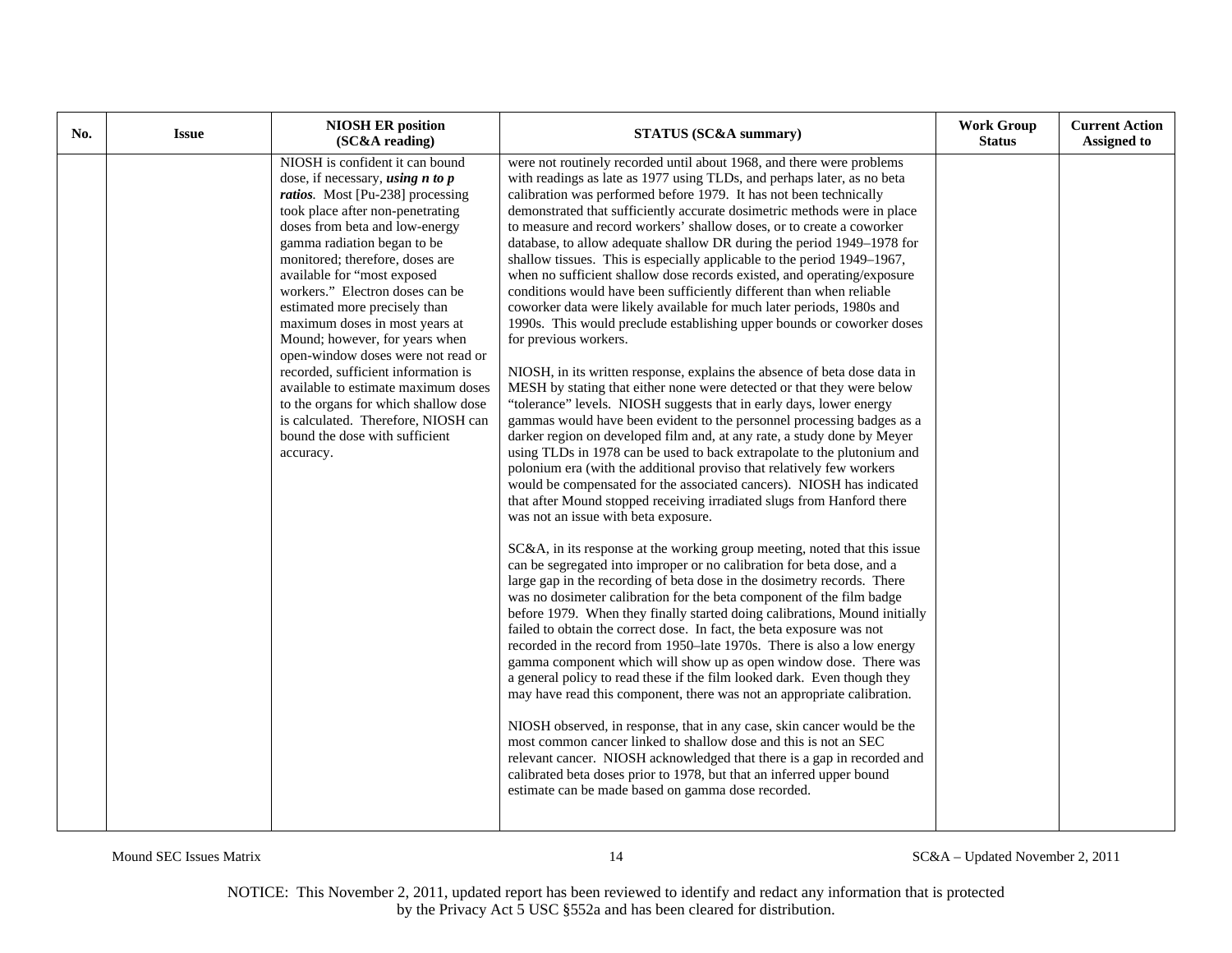| No. | <b>Issue</b>                                                 | <b>NIOSH ER position</b><br>(SC&A reading)                                                                                                                  | <b>STATUS (SC&amp;A summary)</b>                                                                                                                                                                                                                                                                                                                                                                                                                                                                                                                                                                                                                                                                                                            | <b>Work Group</b><br><b>Status</b>              | <b>Current Action</b><br><b>Assigned to</b> |
|-----|--------------------------------------------------------------|-------------------------------------------------------------------------------------------------------------------------------------------------------------|---------------------------------------------------------------------------------------------------------------------------------------------------------------------------------------------------------------------------------------------------------------------------------------------------------------------------------------------------------------------------------------------------------------------------------------------------------------------------------------------------------------------------------------------------------------------------------------------------------------------------------------------------------------------------------------------------------------------------------------------|-------------------------------------------------|---------------------------------------------|
|     |                                                              |                                                                                                                                                             | The working group requested that NIOSH provide claimant case<br>information for cases of skin, breast, lip, and other cancers for which low<br>energy photon and beta exposure may contribute for 1949 (post-SEC<br>period) forward. NIOSH provided 108 cases involving skin cancers in<br>October 2008. SC&A analyzed 18 of the 108 claimant cases and found<br>that when shallow dose was assigned from the dose of record (4 cases out<br>of 18), it was assigned without any adjustment factors.                                                                                                                                                                                                                                        |                                                 |                                             |
|     |                                                              |                                                                                                                                                             | In March 2009, NIOSH provided its white paper, Review of Mound Site<br>Shallow Doses Prior to 1991, in response to SC&A's original finding that<br>Mound workers' dose of records may be incomplete or inaccurate for<br>shallow doses. In this white paper, NIOSH provided an outline of the<br>potential operations/programs (along with their approximate time periods)<br>that could result in shallow dose exposures; Mound's dosimetry<br>capabilities during certain periods; and recommended adjustments to, and<br>accounting for, shallow doses during these operation/program periods.<br>NIOSH recommends assigning shallow doses as a function of a ratio of<br>photon recorded doses for certain workers for certain periods. |                                                 |                                             |
|     |                                                              |                                                                                                                                                             | SC&A's review of the March 2009 white paper concluded that, for the<br>most part, NIOSH's approach provides a tractable means to assign shallow<br>doses to Mound workers who may have been exposed to low-energy<br>and/or beta radiation for the period 1949–1978. SC&A's concerns were in<br>the vein of technical issues that were of "site profile" character that do not<br>affect dose reconstructability. The most significant of these comments is<br>the need to extend NIOSH's approach from 1979 until DOELAP<br>accreditation was in place to ensure adequate shallow dose estimation was<br>being accomplished.                                                                                                               |                                                 |                                             |
|     |                                                              |                                                                                                                                                             | On September 9, 2009, NIOSH issued a white paper, NIOSH Evaluation<br>of Shallow Dose Questions at the Mound Laboratory, to further address<br>SC&A's concerns. A summary of NIOSH's proposed shallow DR<br>procedures was listed in Table 1 of that report. Recommendations in<br>Table 1 of NIOSH's September 2009 white paper extend the time period<br>covered in Table 4 of the March 2009 white paper up to the DOELAP<br>accreditation in June 1991, which was the period of concern previously<br>expressed by SC&A. At the January 5–6, 2010, WG meeting, this issue<br>was closed.                                                                                                                                                |                                                 |                                             |
| 17  | Monitored workers were<br>the most highly exposed<br>workers | Since all workers entering radiation-<br>controlled areas were required to<br>wear a dosimeter, it is certain that<br>those receiving the highest dose were | SC&A responded in its February 2008 SEC issue matrix that "neither [the<br>TBD] nor the ER provides any detailed criteria for badging workers for<br>betas, photons, and neutrons;" only the assertion that the most highly<br>exposed were badged. The criteria or guidance that were used to                                                                                                                                                                                                                                                                                                                                                                                                                                              | Issue 17 closed at<br>5/27-28/09 WG<br>meeting. |                                             |

Mound SEC Issues Matrix 15 SC&A – Updated November 2, 2011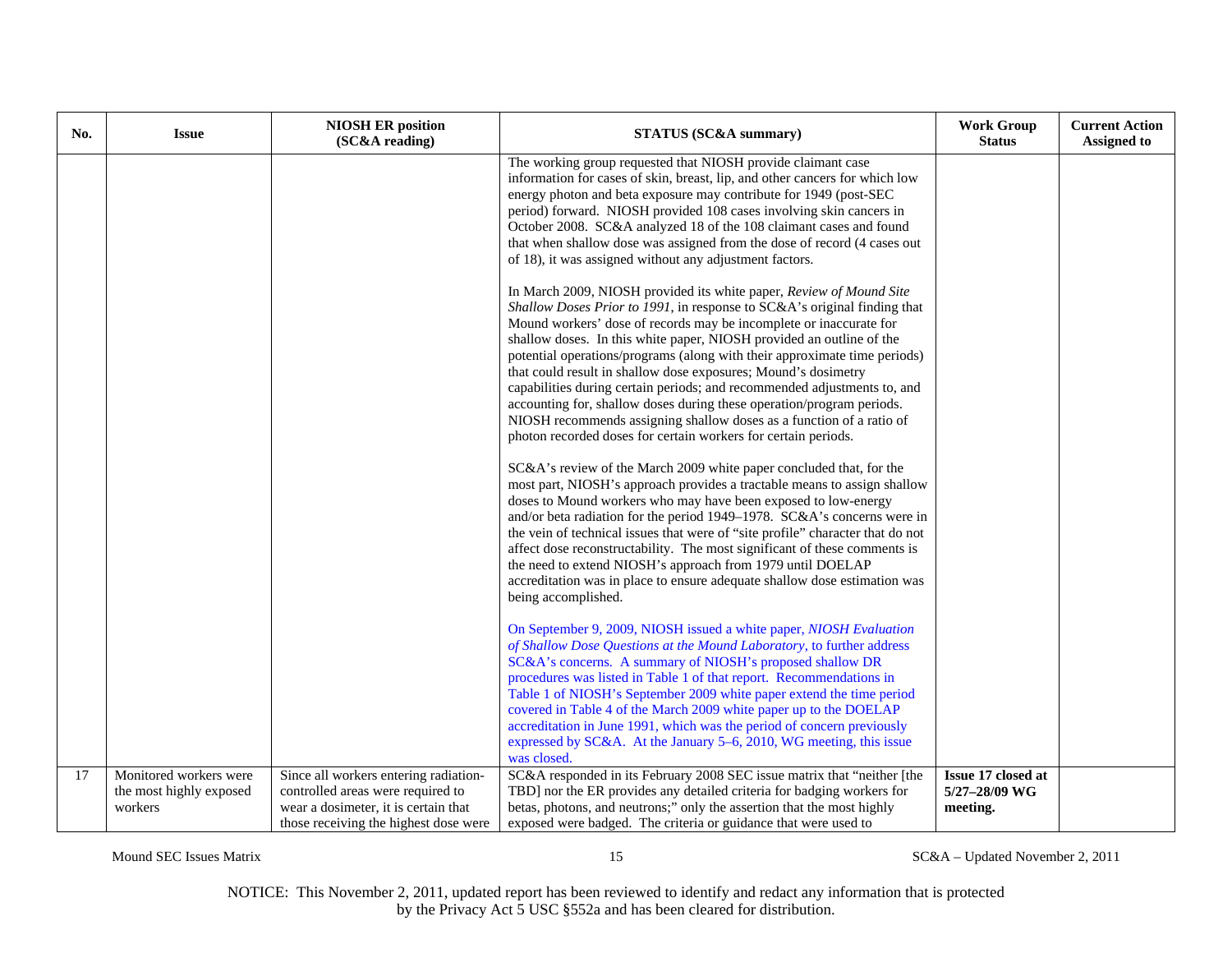| No. | <b>Issue</b> | <b>NIOSH ER position</b><br>(SC&A reading)                                                                                                                                                                                                                                                 | <b>STATUS (SC&amp;A summary)</b>                                                                                                                                                                                                                                                                                                                                                                                                                                                                                                                                                                                                                                                                                                                                                                                                                                                                                                                                                                                                                                                                                                                                                                                                                                                                                                                                                                                                                                                                                                                                                                                                                                                                                                                                                                                                                                                                                                                                                                                                                                                                                                                                                                                                                                                                                                                                                                                                                                                                                                                                                                                                                                                                                                                 | <b>Work Group</b><br><b>Status</b> | <b>Current Action</b><br><b>Assigned to</b> |
|-----|--------------|--------------------------------------------------------------------------------------------------------------------------------------------------------------------------------------------------------------------------------------------------------------------------------------------|--------------------------------------------------------------------------------------------------------------------------------------------------------------------------------------------------------------------------------------------------------------------------------------------------------------------------------------------------------------------------------------------------------------------------------------------------------------------------------------------------------------------------------------------------------------------------------------------------------------------------------------------------------------------------------------------------------------------------------------------------------------------------------------------------------------------------------------------------------------------------------------------------------------------------------------------------------------------------------------------------------------------------------------------------------------------------------------------------------------------------------------------------------------------------------------------------------------------------------------------------------------------------------------------------------------------------------------------------------------------------------------------------------------------------------------------------------------------------------------------------------------------------------------------------------------------------------------------------------------------------------------------------------------------------------------------------------------------------------------------------------------------------------------------------------------------------------------------------------------------------------------------------------------------------------------------------------------------------------------------------------------------------------------------------------------------------------------------------------------------------------------------------------------------------------------------------------------------------------------------------------------------------------------------------------------------------------------------------------------------------------------------------------------------------------------------------------------------------------------------------------------------------------------------------------------------------------------------------------------------------------------------------------------------------------------------------------------------------------------------------|------------------------------------|---------------------------------------------|
|     |              | monitored. Because the workers<br>who were monitored were the most<br>highly exposed, as well as those most<br>likely to be exposed at all, all worker<br>doses may be bounded by<br>assignment of a proportional dose<br>from neutrons, as described in<br>Neutron Dose, Section 7.3.4.3. | determine who was badged and for what type of exposure, facility, and<br>time, needs to be determined to assess if workers were appropriately<br>badged to allow adequate DR, and if that data can be used to create a<br>coworker database that is sufficiently accurate to be used for unmonitored<br>workers. The possibility that there was "cohort badging" can be ruled out<br>only after a specific investigation on that topic.<br>NIOSH, in its July 5, 2008, written response, notes that Mound historic<br>exposure records are extensive and no evidence exists for cohort badging,<br>and in any case, that would not preclude development of a coworker<br>model.<br>However, in the July 14, 2008, WG meeting, SC&A noted that NIOSH<br>did not locate any documented badging policy (NIOSH did point to<br>policy-related documents and memorandums from Meyer as indicative of<br>the existence of such a policy). SC&A also commented that it had not<br>found any documented evidence of a systemic problem in this area;<br>neither has it located documented evidence of a formal, written and<br>enforced policy governing badging requirements at Mound. Of particular<br>concern would be unbadged exposure of workers who had site-wide duties<br>that included radiological areas or those that may have occupied<br>ostensibly non-radiological buildings that may have had legacy<br>contamination. SC&A indicated to the WG that it would defer further<br>comments on this issue until it had an opportunity to review additional<br>onsite records (an onsite data capture was scheduled for the month of<br>August 2008). As a follow-up to this discussion, the WG chair also<br>requested that SC&A provide a review of any Mound ostensibly "non-<br>radiological" buildings that may have contained sources of radiation<br>exposure to which non-badged personnel may have exposed.<br>In response to this last request, SC&A provided a white paper on August<br>6, 2008, regarding "Buildings 48, 89, M and DS at Mound." SC&A found<br>that workers in Buildings 48, 89, and M handled radioactive materials and<br>may have also been exposed to legacy contamination. The DS-Building<br>was built atop the T-Building, which processed significant amounts of<br>radionuclides (notably, large quantities and contamination levels of<br>tritium), and deserved special attention. SC&A recommended that,<br>"NIOSH should undertake an assessment to determine: (a) potential<br>exposure pathways during the operations of T and DS Buildings; and (b) if<br>data is sufficient to enable radiation dose reconstruction for workers who<br>might have been exposed in buildings 48, 89, M, and DS." |                                    |                                             |

Mound SEC Issues Matrix 16 SC&A – Updated November 2, 2011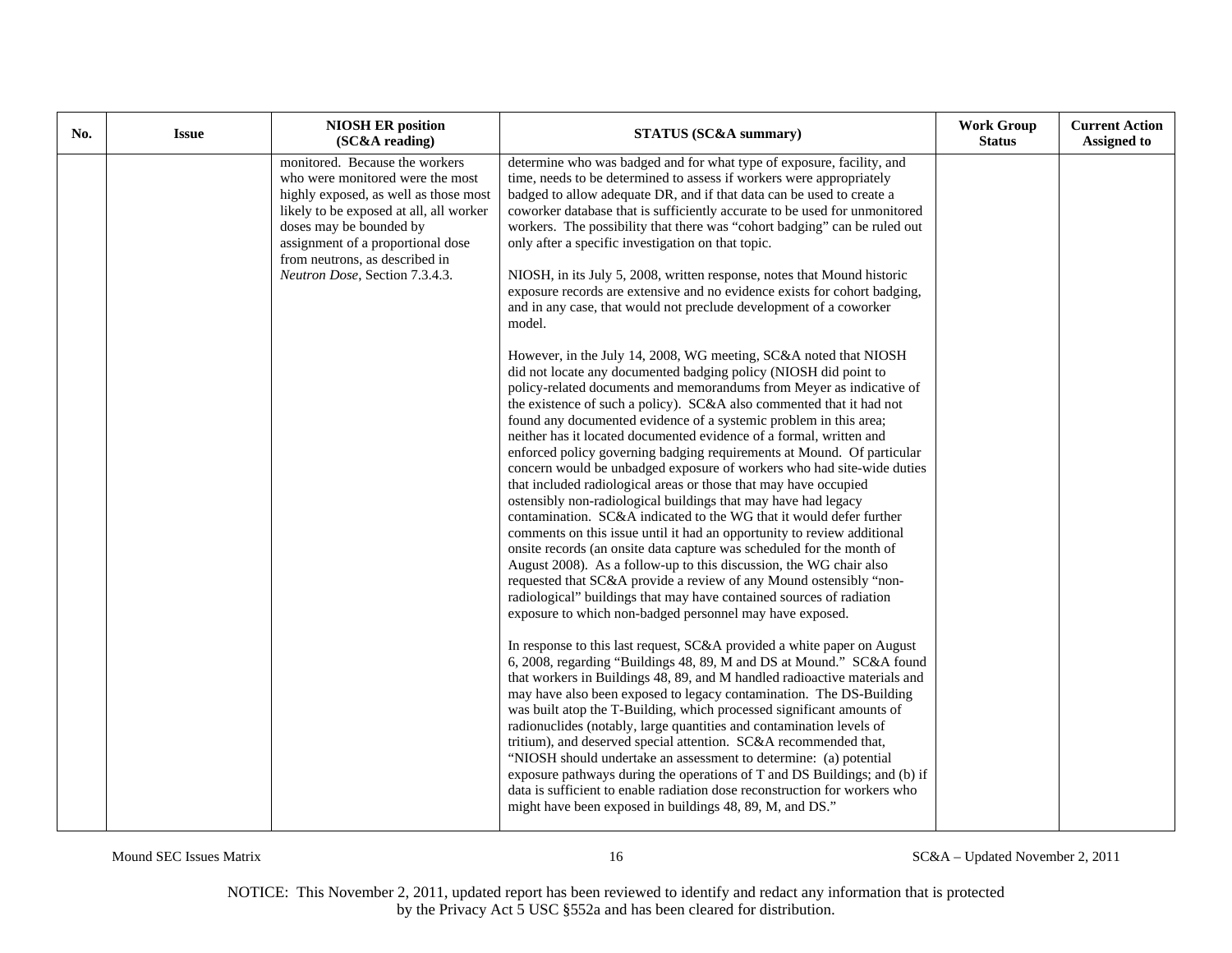| No.   | <b>Issue</b>                                             | <b>NIOSH ER position</b><br>(SC&A reading)                                                                                                                                                | <b>STATUS (SC&amp;A summary)</b>                                                                                                                                                                                                                                                                                                                                                                                                                                                                                                                                                                                                                                                                                                                                                                                                                                                                                                                                                                                                                                                                                                                    | <b>Work Group</b><br><b>Status</b>                   | <b>Current Action</b><br><b>Assigned to</b> |
|-------|----------------------------------------------------------|-------------------------------------------------------------------------------------------------------------------------------------------------------------------------------------------|-----------------------------------------------------------------------------------------------------------------------------------------------------------------------------------------------------------------------------------------------------------------------------------------------------------------------------------------------------------------------------------------------------------------------------------------------------------------------------------------------------------------------------------------------------------------------------------------------------------------------------------------------------------------------------------------------------------------------------------------------------------------------------------------------------------------------------------------------------------------------------------------------------------------------------------------------------------------------------------------------------------------------------------------------------------------------------------------------------------------------------------------------------|------------------------------------------------------|---------------------------------------------|
|       |                                                          |                                                                                                                                                                                           | In the ensuing discussion at the October 27, 2008, WG meeting, NIOSH<br>indicated that it was withholding its response until it could review all<br>applicable references (SC&A has provided several such references that<br>were cited in the August $6th$ white paper). NIOSH also commented that it<br>is unclear why these particular buildings would be considered non-<br>radiological buildings, since it was apparent, at least from the Wayne King<br>report, that they handled some radiation sources over time; and even if<br>they had not, it would not follow that workers would not have been<br>badged because they may not have exceeded the dose criteria for such<br>badging (100 mrem TEDE at the time). It was commented that the<br>apparently high activity levels may not necessarily have equated to<br>radiological conditions requiring external radiation badging, given that<br>tritium was largely a bioassay issue. There was also some question as to<br>whether SC&A had reviewed the latest version of the Wayne King report<br>that contained some information regarding radiological sources in DS<br>Building. |                                                      |                                             |
|       |                                                          |                                                                                                                                                                                           | As indicated at the May 28, 2009, WG meeting, without any<br>documentation identified to date, SC&A believes there is no way to<br>establish how workers at Mound were badged for external radiation<br>exposure in the early years. NIOSH claims that since all workers entering<br>radiation-controlled areas were required to wear a dosimeter, it is "certain"<br>that those receiving the highest dose were monitored. However, SC&A<br>has questioned such "certainty" as unfounded, since there is no<br>corroborating information. SC&A's initial attempt to "test" this thesis by<br>reviewing four ostensibly non-radiological buildings at Mound to<br>determine if any radiation exposure sources may have existed to which<br>non-badged personnel may have been exposed, was countered by NIOSH<br>as not demonstrating anything, because radionuclides such as tritium are<br>of internal dose concern and it would not necessarily follow that badging<br>would be needed.                                                                                                                                                          |                                                      |                                             |
|       |                                                          |                                                                                                                                                                                           | SC&A interviews with former Mound workers tend to corroborate<br>NIOSH's contention that all workers entering radiation areas were to be<br>badged (and bioassayed). Despite the absence of formal policies or other<br>documentation, there have been no complaints or issues presented from<br>the workforce indicating inadequate badging.                                                                                                                                                                                                                                                                                                                                                                                                                                                                                                                                                                                                                                                                                                                                                                                                       |                                                      |                                             |
| 18/19 | Adequacy and<br>completeness of external<br>dose records | As discussed in Section 6.1, annual<br>measured doses are available for all<br>monitored employees. Records of<br>radiation exposures from personnel<br>dosimeters are available from the | SC&A observed that there had been no verification that the MESH<br>database contained sufficiently adequate and accurate dose data for<br>performing DR. There were dose records available on the MESH<br>database; however, SC&A had not been able to locate documentation that<br>validated this data for use in DR. Neither the Mound TBDs nor NIOSH's                                                                                                                                                                                                                                                                                                                                                                                                                                                                                                                                                                                                                                                                                                                                                                                           | <b>Issues 18/19</b><br>closed at 5/28-<br>29/09 mtg. |                                             |

Mound SEC Issues Matrix 17 SC&A – Updated November 2, 2011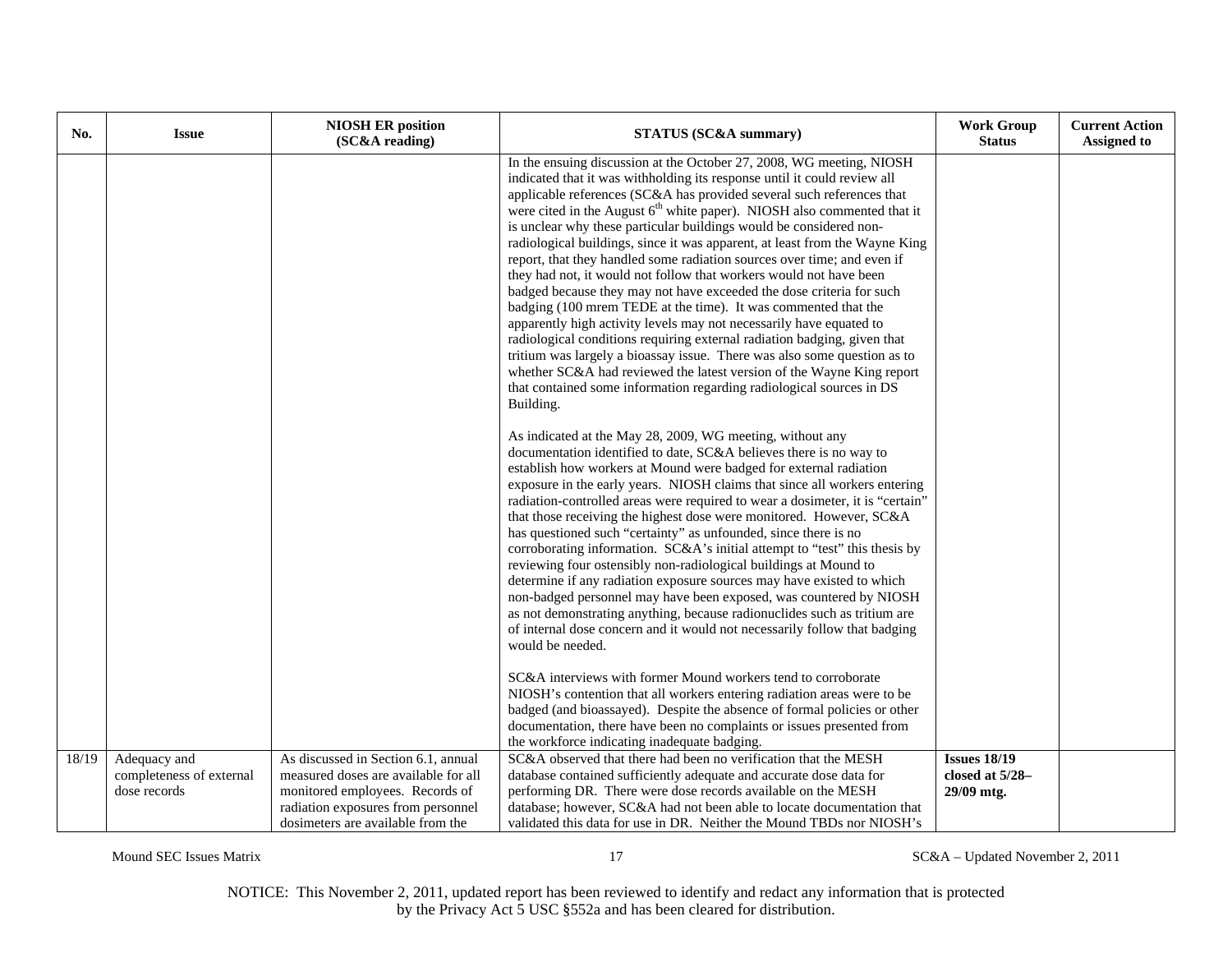| No. | <b>Issue</b> | <b>NIOSH ER position</b><br>(SC&A reading)                                                                                                                                 | <b>STATUS (SC&amp;A summary)</b>                                                                                                                                                                                                                                                                                                                                                                                                                                                                                                                                                                                                                                                                                                                                                      | <b>Work Group</b><br><b>Status</b> | <b>Current Action</b><br><b>Assigned to</b> |
|-----|--------------|----------------------------------------------------------------------------------------------------------------------------------------------------------------------------|---------------------------------------------------------------------------------------------------------------------------------------------------------------------------------------------------------------------------------------------------------------------------------------------------------------------------------------------------------------------------------------------------------------------------------------------------------------------------------------------------------------------------------------------------------------------------------------------------------------------------------------------------------------------------------------------------------------------------------------------------------------------------------------|------------------------------------|---------------------------------------------|
|     |              | beginning of operations, and for all<br>years of the proposed class time<br>period. The MESH database serves<br>as the primary electronic repository<br>for these records. | ER provided details concerning the control of data as it was transferred<br>between the various record systems to ensure data accuracy (data<br>integrity), and that all the data were transferred from all records (data<br>completeness). If data integrity and completeness, cannot be<br>demonstrated, then adequate DR cannot achieved for that period. This<br>issue was briefly discussed during the 1 April 2008 WG meeting.                                                                                                                                                                                                                                                                                                                                                  |                                    |                                             |
|     |              |                                                                                                                                                                            | In May 2008, SC&A analyzed 22 Mound cases concerning dose data<br>adequacy, completeness/integrity. It should be emphasized that this study<br>was based on a very limited sample. In fact, only about 5% of the claims<br>were analyzed, 22 out of 447, and this was limited to a period when there<br>were some original data. The handwritten, original data only started in the<br>1950s and go to the 1960s. In the 1960s, there were some handwritten<br>summaries of yearly exposures up through 1968. And after that, there are<br>no original data to compare it to and so this is based strictly on the 1950s<br>and 1960s. These handwritten data that were available for these 22 cases<br>were compared to the dose values found in the MESH database on the<br>O-drive. |                                    |                                             |
|     |              |                                                                                                                                                                            | The summary results were as follows:                                                                                                                                                                                                                                                                                                                                                                                                                                                                                                                                                                                                                                                                                                                                                  |                                    |                                             |
|     |              |                                                                                                                                                                            | Data adequacy $-$ In this limited sampling, it was found that workers that<br>should have had doses recorded had doses recorded for the most part.<br>There were some gaps, but no long periods when a worker should have<br>had a dose of record, but did not.                                                                                                                                                                                                                                                                                                                                                                                                                                                                                                                       |                                    |                                             |
|     |              |                                                                                                                                                                            | Data completeness and integrity $-$ For the 22 cases analyzed that had<br>handwritten data, no significant errors were found in the transfer of the<br>data; this analysis was limited to just the originals found in the 1950s and<br>1960s, compared to the MESH database. There were no originals for the<br>1970s and 1980s that could be compared to the MESH database. SC&A<br>did not find from this very limited sample anything that indicated that<br>there was a problem with the transfer and recording of the data from the<br>old system to the new.                                                                                                                                                                                                                    |                                    |                                             |
|     |              |                                                                                                                                                                            | However, SC&A did find that the MESH database put zeros in when zeros<br>were read, it put positive values when there were positive values, but it<br>also put zeros in when there was no monitoring. The original, handwritten<br>cards might have a dash or a blank for a cycle, but the MESH database<br>automatically put zeros in. This applies to shallow as well as deep dose<br>entries. Additionally, SC&A found that in the MESH database, the low<br><b>gamma</b> column and the <i>neutron</i> column are reversed. A check of several                                                                                                                                                                                                                                    |                                    |                                             |

Mound SEC Issues Matrix 18 SC&A – Updated November 2, 2011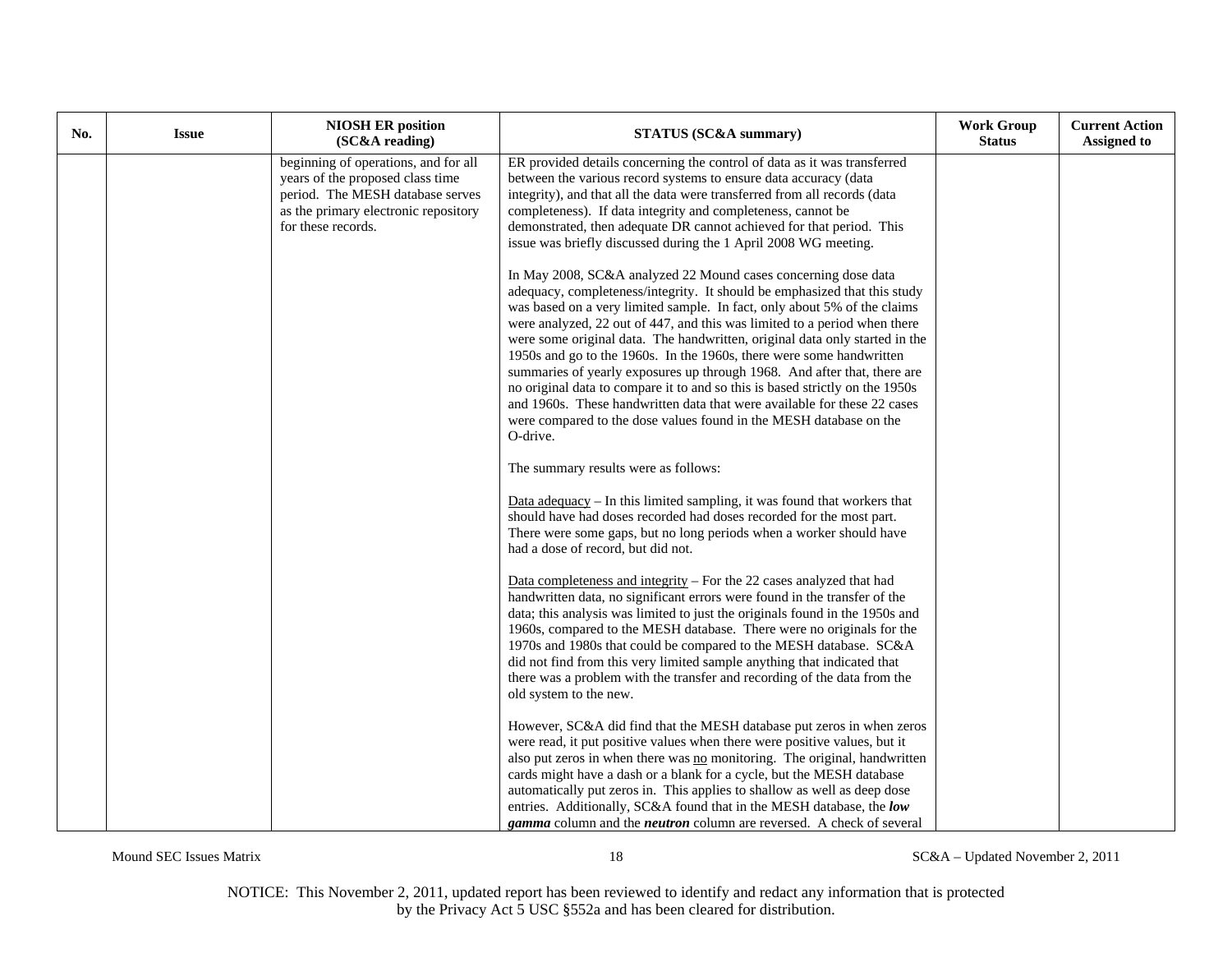| No. | <b>Issue</b>                                                                   | <b>NIOSH ER position</b><br>(SC&A reading)                                                                                                                                                                                   | STATUS (SC&A summary)                                                                                                                                                                                                                                                                                                                                                                                                                                                                                                                                                                                                                                                                                                                                                                                                                                                                                                                                                                                                                                                                                                                                                                                                                                                                                                                                                                                                                                                                                                                                                                                                                                                                                                                                                                                                                                                                                                                                                                                                                                                                                                                                                                                                                                                                                                                                                                             | <b>Work Group</b><br><b>Status</b>                      | <b>Current Action</b><br><b>Assigned to</b> |
|-----|--------------------------------------------------------------------------------|------------------------------------------------------------------------------------------------------------------------------------------------------------------------------------------------------------------------------|---------------------------------------------------------------------------------------------------------------------------------------------------------------------------------------------------------------------------------------------------------------------------------------------------------------------------------------------------------------------------------------------------------------------------------------------------------------------------------------------------------------------------------------------------------------------------------------------------------------------------------------------------------------------------------------------------------------------------------------------------------------------------------------------------------------------------------------------------------------------------------------------------------------------------------------------------------------------------------------------------------------------------------------------------------------------------------------------------------------------------------------------------------------------------------------------------------------------------------------------------------------------------------------------------------------------------------------------------------------------------------------------------------------------------------------------------------------------------------------------------------------------------------------------------------------------------------------------------------------------------------------------------------------------------------------------------------------------------------------------------------------------------------------------------------------------------------------------------------------------------------------------------------------------------------------------------------------------------------------------------------------------------------------------------------------------------------------------------------------------------------------------------------------------------------------------------------------------------------------------------------------------------------------------------------------------------------------------------------------------------------------------------|---------------------------------------------------------|---------------------------------------------|
|     |                                                                                |                                                                                                                                                                                                                              | DR cases already performed by NIOSH shows that the dose reconstructor<br>used the correct dose values from these two columns.<br>In this limited sampling of 22 cases, SC&A did not find anything that<br>would point to a serious problem with data adequacy, or<br>completeness/integrity for external DR.                                                                                                                                                                                                                                                                                                                                                                                                                                                                                                                                                                                                                                                                                                                                                                                                                                                                                                                                                                                                                                                                                                                                                                                                                                                                                                                                                                                                                                                                                                                                                                                                                                                                                                                                                                                                                                                                                                                                                                                                                                                                                      |                                                         |                                             |
| 20  | <b>Ambient Environmental</b><br><b>Internal Radiation Dose</b><br>Contribution | The ER states that "Mound did not<br>generally experience significant site-<br>wide ambient contamination, and<br>there was less concern about the<br>potential for internal dose related to<br>ambient working conditions." | In the March 17, 2008 issue matrix, SC&A indicated that it "disagrees"<br>with this ER statement in light of the contaminated canal, thousands of<br>leaking storage drums, a couple of thorium-contaminated soil locations on<br>site, leaking waste lines, elevated radon emitted from radium and thorium<br>operations and storage sites, and statements by interviewees regarding<br>stacks that were inadequately monitored." SC&A went on to note that<br>"petitioners raised several issues related to potential exposure to legacy<br>contamination in non-radiological areas" and "given that the officially<br>estimated source terms for air emissions at other DOE sites have been<br>shown to be incorrect in the pastthe validity of the environmental air<br>emissions source term cannot be assumed a priori; it needs to be<br>established by actual analysis of historic monitoring protocols and<br>practices."<br>At the April 1, 2008, meeting, SC&A noted that this was a secondary<br>issue, one that was included because of objections to the way it was<br>worded in the ER; that it was likely leaning toward a site profile issue as a<br>function of how NIOSH is addressing contributions from historic<br>contamination issues. NIOSH indicated at the meeting that they<br>"wouldn't be opposed to removing [the] statement [that Mound] didn't<br>experience site-wide ambient contamination." An ORAU team staff<br>member went on to explain that they would take a "maximum value" for<br>ambient contamination and assign that. SC&A, for its part, indicated that<br>it would provide some examples for past DOE air emissions that have<br>been shown to be incorrect.<br>NIOSH responded in its July 5, 2008, item-by-item response that "none of<br>[SC&A's] examples of localized contamination is relevant to NIOSH's<br>conclusion about site-wide contamination." In general, NIOSH indicated<br>that in none of the examples raised were workers routinely exposed to the<br>contamination in question. NIOSH also did not accept the assertion that<br>there have been instances where the validity of the environmental air<br>emissions source term has been in question without further details.<br>At the May 2009 WG meeting, SC&A again notes that this was listed as a<br>secondary SEC issue, pending clarification by NIOSH regarding its | <b>Issue 20 closed at</b><br>$5/28 - 29/09$<br>meeting. |                                             |

Mound SEC Issues Matrix 19 SC&A – Updated November 2, 2011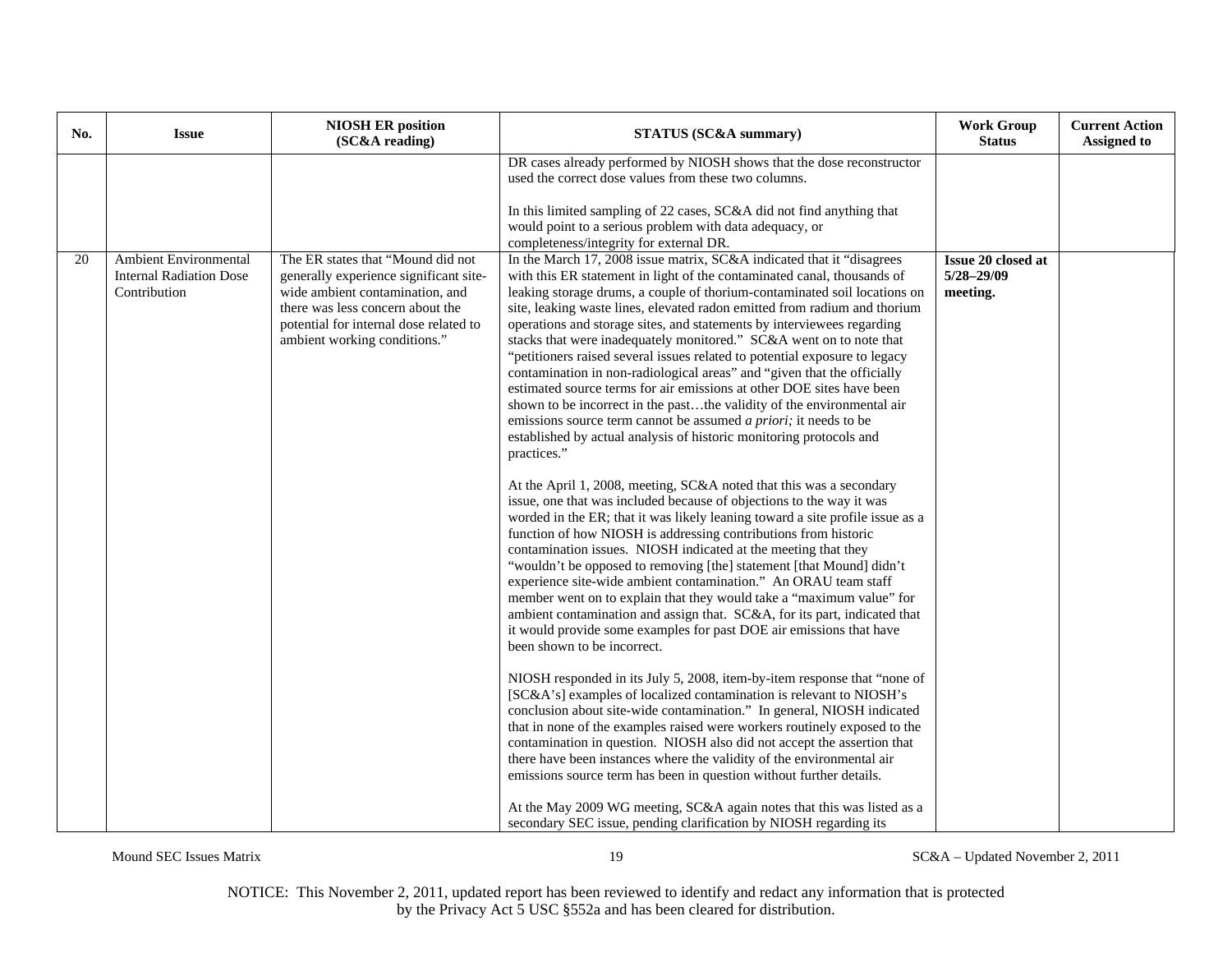| No. | <b>Issue</b>                                           | <b>NIOSH ER position</b><br>(SC&A reading)                                                                                                                                                    | <b>STATUS (SC&amp;A summary)</b>                                                                                                                                                                                                                                                                                                                                                                                                                                                                                                                                                                                                                                                                                                                                                                                                                                                                                                                                                                                                                                                                                                                                                                                                                                                                                                                                                                                                                                                                                                                                                                                                                                                                                                                                                                                                                                                                                                                                                                                                                                                                                                                                                                                                                                                                                                                                 | <b>Work Group</b><br><b>Status</b>                 | <b>Current Action</b><br><b>Assigned to</b> |
|-----|--------------------------------------------------------|-----------------------------------------------------------------------------------------------------------------------------------------------------------------------------------------------|------------------------------------------------------------------------------------------------------------------------------------------------------------------------------------------------------------------------------------------------------------------------------------------------------------------------------------------------------------------------------------------------------------------------------------------------------------------------------------------------------------------------------------------------------------------------------------------------------------------------------------------------------------------------------------------------------------------------------------------------------------------------------------------------------------------------------------------------------------------------------------------------------------------------------------------------------------------------------------------------------------------------------------------------------------------------------------------------------------------------------------------------------------------------------------------------------------------------------------------------------------------------------------------------------------------------------------------------------------------------------------------------------------------------------------------------------------------------------------------------------------------------------------------------------------------------------------------------------------------------------------------------------------------------------------------------------------------------------------------------------------------------------------------------------------------------------------------------------------------------------------------------------------------------------------------------------------------------------------------------------------------------------------------------------------------------------------------------------------------------------------------------------------------------------------------------------------------------------------------------------------------------------------------------------------------------------------------------------------------|----------------------------------------------------|---------------------------------------------|
|     |                                                        |                                                                                                                                                                                               | wording in the ER. That clarification was provided at the July 14, 2008,<br>WG meeting. SC&A recommended WG acceptance of NIOSH's practice<br>of a "maximum value" being derived for Mound's occupational<br>environmental ambient dose, while at the same time accepting NIOSH's<br>offer to remove its statement that Mound did not experience site-wide<br>ambient contamination.                                                                                                                                                                                                                                                                                                                                                                                                                                                                                                                                                                                                                                                                                                                                                                                                                                                                                                                                                                                                                                                                                                                                                                                                                                                                                                                                                                                                                                                                                                                                                                                                                                                                                                                                                                                                                                                                                                                                                                             |                                                    |                                             |
| 21  | Concerns regarding the<br>1991 Ac-227 urine<br>samples | Samples not analyzed for number of<br>years; also QA issues found. Subject<br>of PAA violation and actions.<br><b>NIOSH</b> investigation for dose<br>reconstruction significance<br>ongoing. | In its ER, NIOSH indicated that during interviews with former Mound<br>workers, "a concern was raised regarding Ac-227 urine bioassay samples<br>collected from employees involved in the "1991 R-Building Corridor 5<br>D&D job." The root of the concern is that these samples were not<br>analyzed for a number of years and there were quality assurance problems<br>with them, all of which resulted in Price Anderson Act violations. At the<br>time of the ER, NIOSH decided it would continue to investigate this issue<br>for its impact on DR.<br>At the July 14, 2008, WG meeting, NIOSH presented a white paper on the<br>subject ("Draft Summary of PAAA Actions for the Mound Site") that<br>provided a brief description of each of three DOE enforcement actions,<br>relevant dosimetry details, Mound's subsequent response, and any SEC<br>implications. It also provided a chronology of Ac-227 problems, as an<br>attachment. Issues addressed in these enforcement actions involved the<br>administration of the Mound Plant's bioassay program, and methodologies<br>for determining and assigning internal dose to workers, including MDAs<br>not being current, decision levels (DLs) not being used, and some workers<br>not receiving bioassay analyses as required by Radiation Work Permits<br>(RWPs). Failure to submit bioassay samples involved approximately 20<br>RWPs and 108 workers.<br>During this July WG meeting, the WG raised several issues regarding<br>NIOSH's interpretation of its ability to reconstruct the doses of affected<br>workers for two of the RWPs in question. SC&A indicated that it could<br>not provide a definitive review of these issues without doing its own<br>sampling review of the RWPs to ascertain whether after-the-fact bioassay<br>sampling could be used for dose estimation purposes. NIOSH indicated<br>that the issues associated with the miscalculation of the DL and the use of<br>the minimum detectable concentration did not constitute an SEC issue.<br>NIOSH also indicated that they had not found the list of individuals who<br>were cited in the PAAA report; however, they were able to identify all<br>individuals who had signed in on the RWPs. In any case, NIOSH noted<br>that it has an internal coworker model for Mound that addresses<br>unmonitored dose. | Issue 21 closed at<br>the $1/5 - 6/10$<br>meeting. |                                             |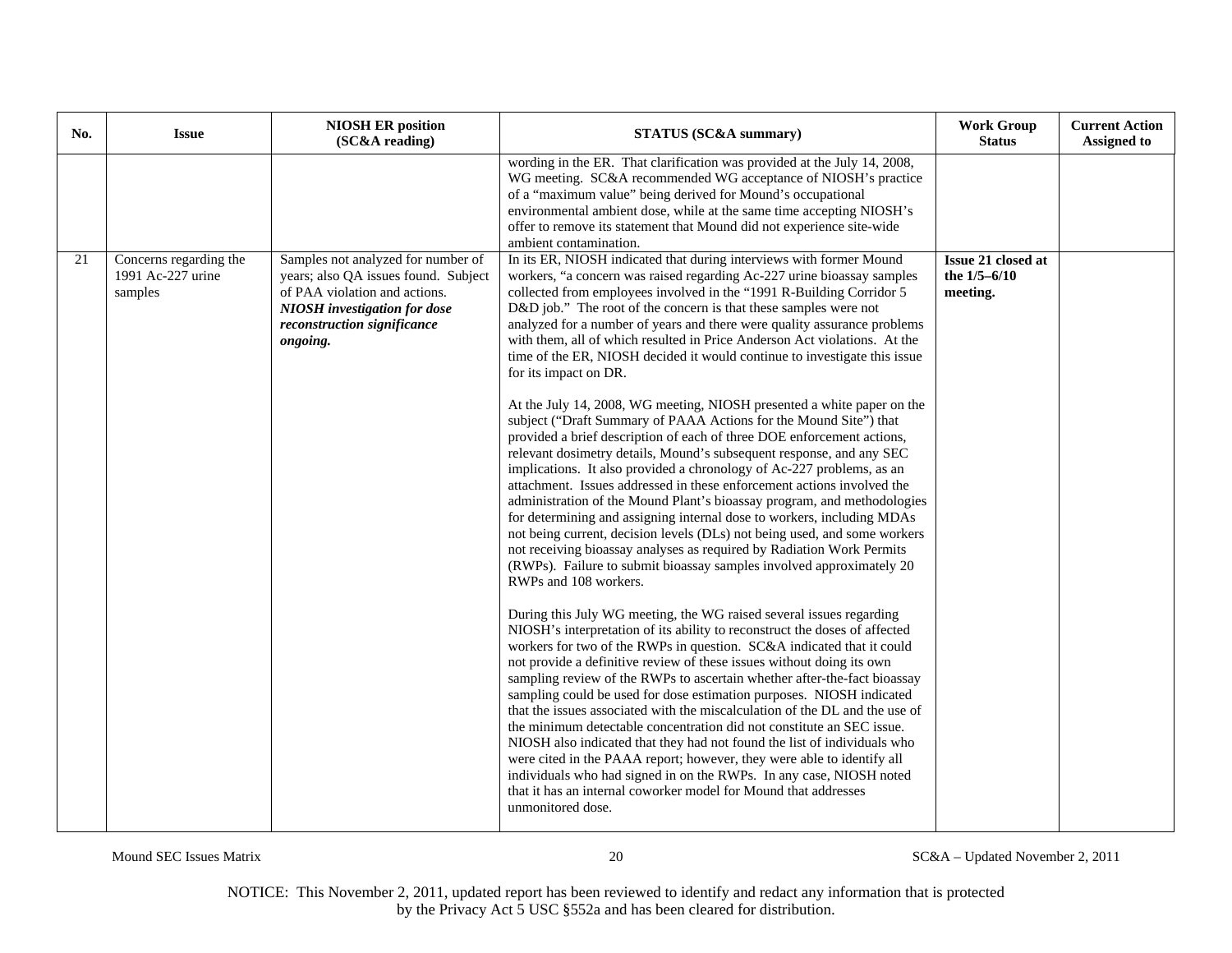| No. | <b>Issue</b> | <b>NIOSH ER position</b><br>(SC&A reading) | <b>STATUS (SC&amp;A summary)</b>                                                                                                                                                                                                                                                                                                                                                                                                                                                                                                                                                                                                                                                                                           | <b>Work Group</b><br><b>Status</b> | <b>Current Action</b><br><b>Assigned to</b> |
|-----|--------------|--------------------------------------------|----------------------------------------------------------------------------------------------------------------------------------------------------------------------------------------------------------------------------------------------------------------------------------------------------------------------------------------------------------------------------------------------------------------------------------------------------------------------------------------------------------------------------------------------------------------------------------------------------------------------------------------------------------------------------------------------------------------------------|------------------------------------|---------------------------------------------|
|     |              |                                            | Based on the presentation and comments at the July 14 <sup>th</sup> meeting, the WG<br>assigned the following actions:                                                                                                                                                                                                                                                                                                                                                                                                                                                                                                                                                                                                     |                                    |                                             |
|     |              |                                            | NIOSH to identify the individuals who entered WD Building the<br>(1)<br>day of the filter work who were not directly involved in the filter<br>change.                                                                                                                                                                                                                                                                                                                                                                                                                                                                                                                                                                     |                                    |                                             |
|     |              |                                            | NIOSH to provide the RWP table names from which they<br>(2)<br>obtained data for the two RWPs reviewed.                                                                                                                                                                                                                                                                                                                                                                                                                                                                                                                                                                                                                    |                                    |                                             |
|     |              |                                            | NIOSH to verify that individuals on the RWPs did have follow-<br>(3)<br>up samples.                                                                                                                                                                                                                                                                                                                                                                                                                                                                                                                                                                                                                                        |                                    |                                             |
|     |              |                                            | SC&A to propose a sampling regime for working group<br>(4)<br>consideration and upon approval, proceed to evaluate issues<br>associated with dose estimation for individuals involved with the<br>RWPs in question.                                                                                                                                                                                                                                                                                                                                                                                                                                                                                                        |                                    |                                             |
|     |              |                                            | In addition to the above, NIOSH indicated it would review all 20 RWPs<br>and compare them to the radionuclide "road map" being compiled for<br>Mound operations.                                                                                                                                                                                                                                                                                                                                                                                                                                                                                                                                                           |                                    |                                             |
|     |              |                                            | A follow-up document was provided by NIOSH on August 21, 2008, that<br>addressed action items 2 and 3 above. From January 1, 1997 to May 15,<br>1997, at least 76 workers signed in on an RWP roster associated with at<br>least one of [19] RWPs and did not submit required bioassay samples;<br>however, no list of the 76 workers cited in the PAAA documentation was<br>located. Therefore, NIOSH reviewed the bioassay records of all workers<br>who signed in on one of the 19 RWPs. MESH data indicate that all but 11<br>workers submitted the required bioassay by the end of 1997 and that over<br>96% of the required bioassays were submitted. RWP table names were<br>provided in response to action item 2. |                                    |                                             |
|     |              |                                            | An SC&A white paper was submitted on October 17, 2008, in response to<br>SC&A's action item. SC&A further evaluated the bioassay history of the<br>11 individuals above. SC&A observed that the NIOSH white paper did<br>not propose how the dose for those not submitting bioassay samples after<br>the last entry or in a timely manner will be determined. The self-<br>assessment conducted by Mound only included selected RWPs from late<br>1996 and early 1997; the extent of this issue for other time periods and<br>RWPs is unknown, particularly for early periods. This raises a broader<br>issue of the adequacy of internal monitoring data, which may have SEC                                              |                                    |                                             |

Mound SEC Issues Matrix 21 SC&A – Updated November 2, 2011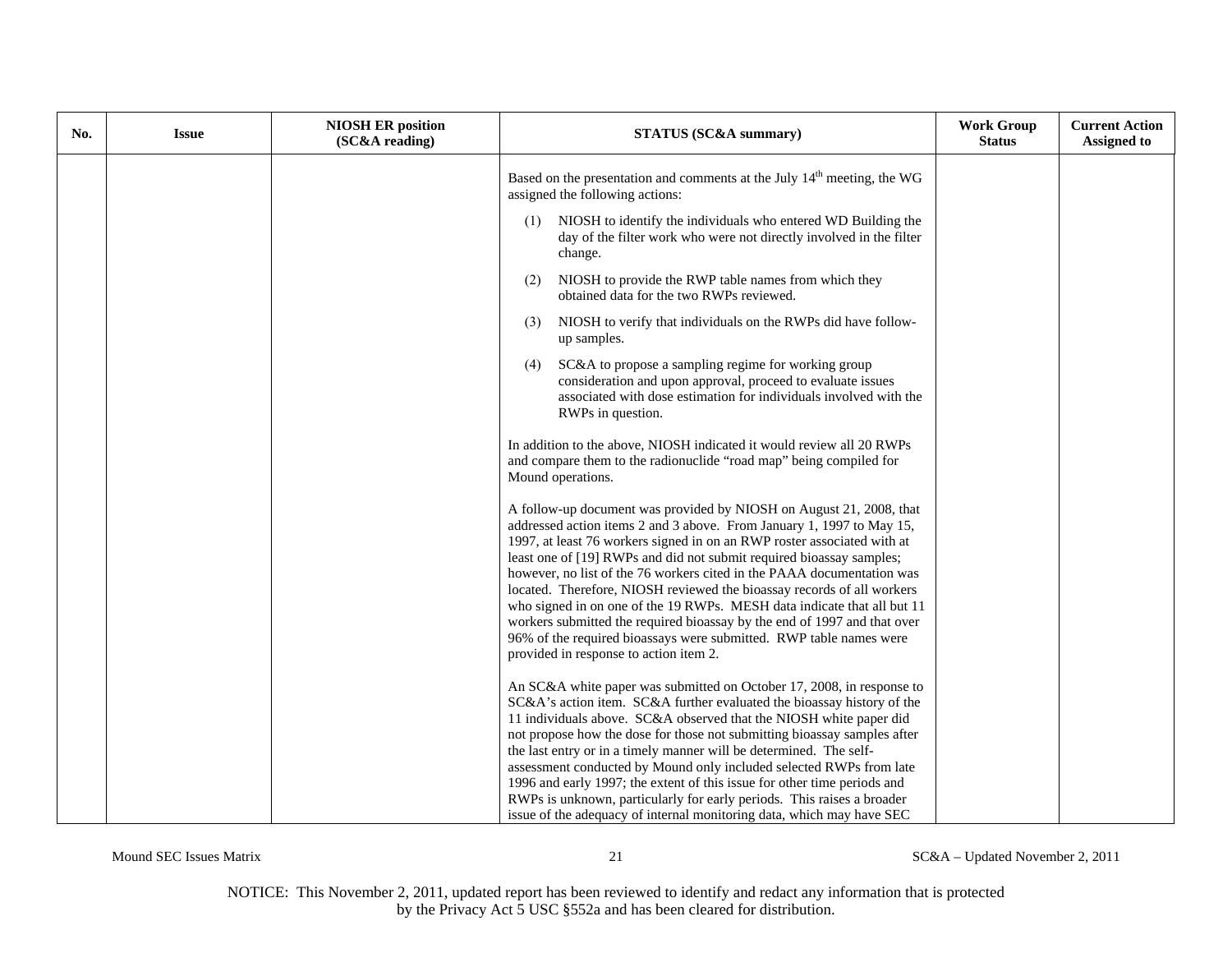| No. | <b>Issue</b> | <b>NIOSH ER position</b><br>(SC&A reading) | <b>STATUS (SC&amp;A summary)</b>                                                                                                                                                                                                                                                                                                                                                                                                                                                                                                                                                                                                                                                                                                                                                                                                                                                                                                                                                                                                                                                                                                                                                                                                   | <b>Work Group</b><br><b>Status</b> | <b>Current Action</b><br><b>Assigned to</b> |
|-----|--------------|--------------------------------------------|------------------------------------------------------------------------------------------------------------------------------------------------------------------------------------------------------------------------------------------------------------------------------------------------------------------------------------------------------------------------------------------------------------------------------------------------------------------------------------------------------------------------------------------------------------------------------------------------------------------------------------------------------------------------------------------------------------------------------------------------------------------------------------------------------------------------------------------------------------------------------------------------------------------------------------------------------------------------------------------------------------------------------------------------------------------------------------------------------------------------------------------------------------------------------------------------------------------------------------|------------------------------------|---------------------------------------------|
|     |              |                                            | implications (addressed in matrix issue #11). A detailed matrix was<br>provided (as an attachment) that indicates SC&A's position on each of 24<br>relevant PAAA issues as they pertain to NIOSH's analysis provided in its<br>white paper and follow-on document.                                                                                                                                                                                                                                                                                                                                                                                                                                                                                                                                                                                                                                                                                                                                                                                                                                                                                                                                                                 |                                    |                                             |
|     |              |                                            | In terms of concerns regarding the 1 <sup>st</sup> enforcement action involving<br>application of MDAs and DLs, SC&A concurred with NIOSH's<br>conclusion that an assumption of an MDA over a DL for a calculation of<br>missed dose would result in a higher dose, which is claimant favorable.<br>For the 2 <sup>nd</sup> enforcement action, SC&A concurred with NIOSH's<br>conclusion that bioassay program issues (e.g., inadequate sample<br>turnaround times, delays in receipt of samples by outside vendors, delays<br>in certification, etc.) do not constitute an SEC issue, as long as samples<br>were not invalidated as a result of delays. However, the WG requested<br>that NIOSH identify the individuals who entered the WD building the day<br>of the filter work in question. For the $3rd$ enforcement action, where<br>RWPs failed to include all radioisotopes of concern, SC&A agreed with<br>NIOSH that bioassay samples submitted after the event permitted DR.<br>SC&A also concurred with NIOSH that other identified irregularities (e.g.,<br>delayed turnaround times associated with a new computer query system,<br>incomplete treatment of an un-reviewed safety question) are not SEC<br>issues. |                                    |                                             |
|     |              |                                            | SC&A noted that two unresolved issues remained pending additional<br>information from NIOSH:                                                                                                                                                                                                                                                                                                                                                                                                                                                                                                                                                                                                                                                                                                                                                                                                                                                                                                                                                                                                                                                                                                                                       |                                    |                                             |
|     |              |                                            | A remaining NIOSH action is to identify the individuals who<br>(1)<br>entered the WD building the day of the filter work in question.                                                                                                                                                                                                                                                                                                                                                                                                                                                                                                                                                                                                                                                                                                                                                                                                                                                                                                                                                                                                                                                                                              |                                    |                                             |
|     |              |                                            | (2)<br>NIOSH's white paper indicated that additional work is ongoing<br>to determine the identity of 15 individuals who had unanalyzed<br>bioassay samples in 2000 (subsequent Ac-227 samples were<br>submitted by 4 of the 15).                                                                                                                                                                                                                                                                                                                                                                                                                                                                                                                                                                                                                                                                                                                                                                                                                                                                                                                                                                                                   |                                    |                                             |
|     |              |                                            | During the October 27, 2008, WG meeting, NIOSH indicated that an<br>additional action item had been prepared entitled, An Analysis of the Other<br>Workers Who Entered the WD Building When its Ventilation was Shut<br>Down and It Was Not Posted for Full-Face Respirator Use as Required<br>(Potter 2008). (It was acknowledged that it had not yet been issued to the<br>WG, but was later issued on October 30, 2008). A briefing on this<br>document indicated that NIOSH had identified [redacted] workers who<br>had signed in on RWP number LW-015-098, with [redacted] of                                                                                                                                                                                                                                                                                                                                                                                                                                                                                                                                                                                                                                                |                                    |                                             |

Mound SEC Issues Matrix 22 SC&A – Updated November 2, 2011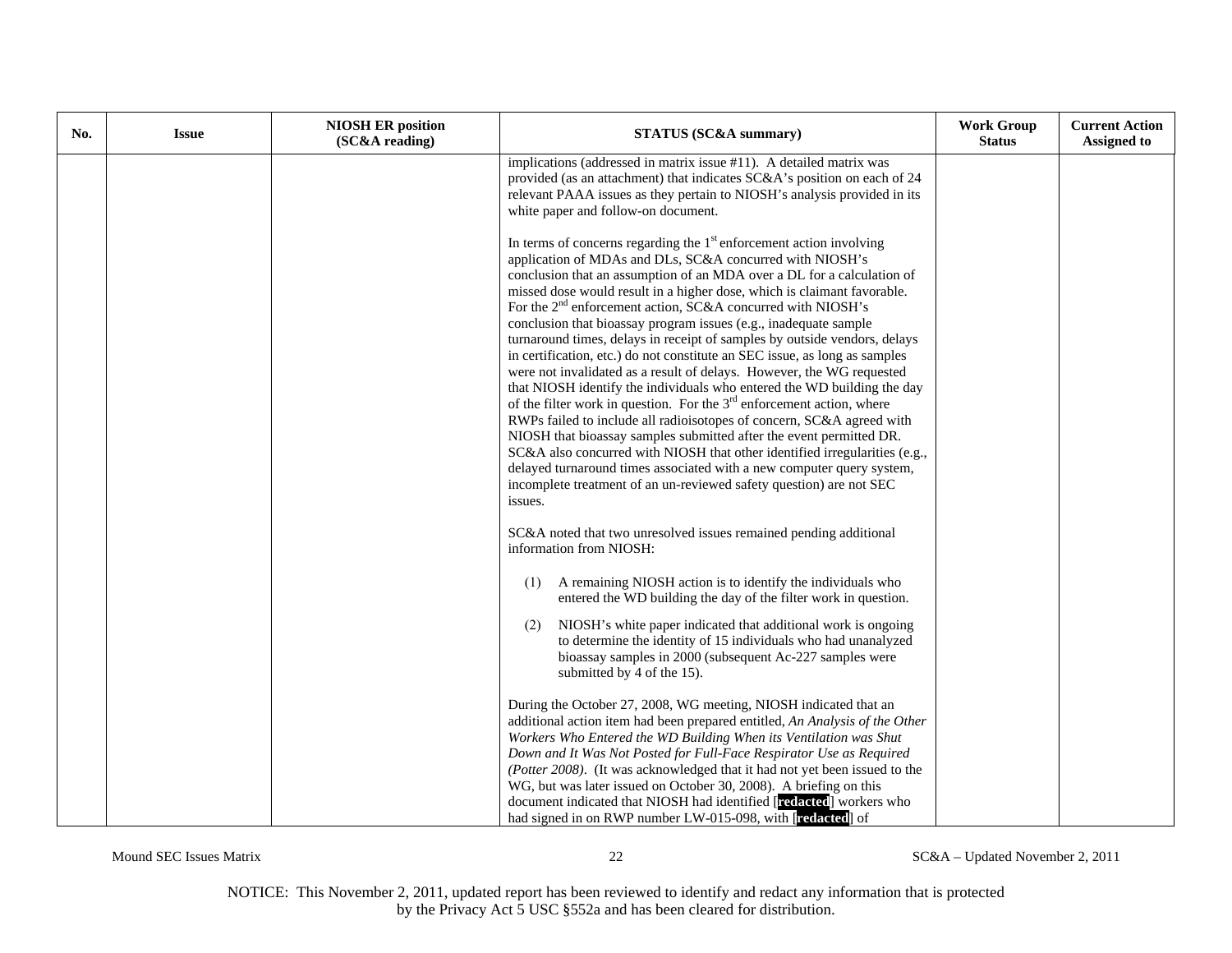| No. | <b>Issue</b> | <b>NIOSH ER position</b><br>(SC&A reading) | <b>STATUS (SC&amp;A summary)</b>                                                                                                                                                                                                                                                                                                                                                                                                                                                                                                                                                                                                                                                                                                                                                                                                                                                                                                                                                                                                                                                                                                                                                                                                                                                                                                                                                                                                                                                                                                                                                                                                                                                                                                                                                                                                                                                                                                                                                                                                                                                                                                                                                                                                                                                                                                                                   | <b>Work Group</b><br><b>Status</b> | <b>Current Action</b><br><b>Assigned to</b> |
|-----|--------------|--------------------------------------------|--------------------------------------------------------------------------------------------------------------------------------------------------------------------------------------------------------------------------------------------------------------------------------------------------------------------------------------------------------------------------------------------------------------------------------------------------------------------------------------------------------------------------------------------------------------------------------------------------------------------------------------------------------------------------------------------------------------------------------------------------------------------------------------------------------------------------------------------------------------------------------------------------------------------------------------------------------------------------------------------------------------------------------------------------------------------------------------------------------------------------------------------------------------------------------------------------------------------------------------------------------------------------------------------------------------------------------------------------------------------------------------------------------------------------------------------------------------------------------------------------------------------------------------------------------------------------------------------------------------------------------------------------------------------------------------------------------------------------------------------------------------------------------------------------------------------------------------------------------------------------------------------------------------------------------------------------------------------------------------------------------------------------------------------------------------------------------------------------------------------------------------------------------------------------------------------------------------------------------------------------------------------------------------------------------------------------------------------------------------------|------------------------------------|---------------------------------------------|
|     |              |                                            | [redacted] not having any results above the decisional level. All<br>individuals identified submitted plutonium, thorium, and americium<br>bioassay within 4 months after the completion of the filter change job.<br>The individuals not directly involved in the filter change, but entering the<br>building on the day of the filter change, submitted the appropriate<br>bioassay to cover the identified radionuclides on the filter change RWP.<br>As such, SC&A agrees that this issue does not preclude DR.<br>Also discussed during the WG meeting was the status of NIOSH's review<br>of the 15 unanalyzed Ac-227 samples discovered in 2000. NIOSH noted<br>that 11 of the 15 did not have samples collected after the date of the<br>samples found stored at Mound; of the four that did, they have been<br>unable find the identity of the individuals involved. NIOSH is also<br>planning to further verify matches between actinium bioassays in MESH<br>to the actual workers who gave the urinalysis samples (it was noted how<br>difficult this was turning out to be).<br>In a subsequent inquiry to NIOSH on this issue, they responded on<br>December 23, 2008, that while "numerous attempts to identify the<br>individuals involved were made, including document reviews, database<br>queries, interviews with former Mound workers, " they had not<br>conclusively matched the samples taken with the event, itself, and<br>accordingly, with the individuals involved, although the circumstantial<br>evidence appears persuasive (i.e., these individuals meet the same criteria<br>as the 11 who had no samples subsequent to the sample date on items in<br>the refrigerator.<br>In its April 2, 2009, white paper, SC&A raised the following "bottom-<br>line" questions with respect to the feasibility of DR that need to be<br>addressed:<br>How will dose reconstruction be completed for individuals who<br>(1)<br>entered under RWPs without appropriate tritium bioassay and<br>did not submit a post-job tritium bioassay sample in a timely<br>manner?<br>How will dose reconstruction be completed for individuals who<br>(2)<br>entered under RWPs without appropriate plutonium, thorium,<br>uranium, radium, actinium, and/or americium bioassay samples<br>that did not have a follow-up sample to those discovered in |                                    |                                             |
|     |              |                                            | 1995?                                                                                                                                                                                                                                                                                                                                                                                                                                                                                                                                                                                                                                                                                                                                                                                                                                                                                                                                                                                                                                                                                                                                                                                                                                                                                                                                                                                                                                                                                                                                                                                                                                                                                                                                                                                                                                                                                                                                                                                                                                                                                                                                                                                                                                                                                                                                                              |                                    |                                             |